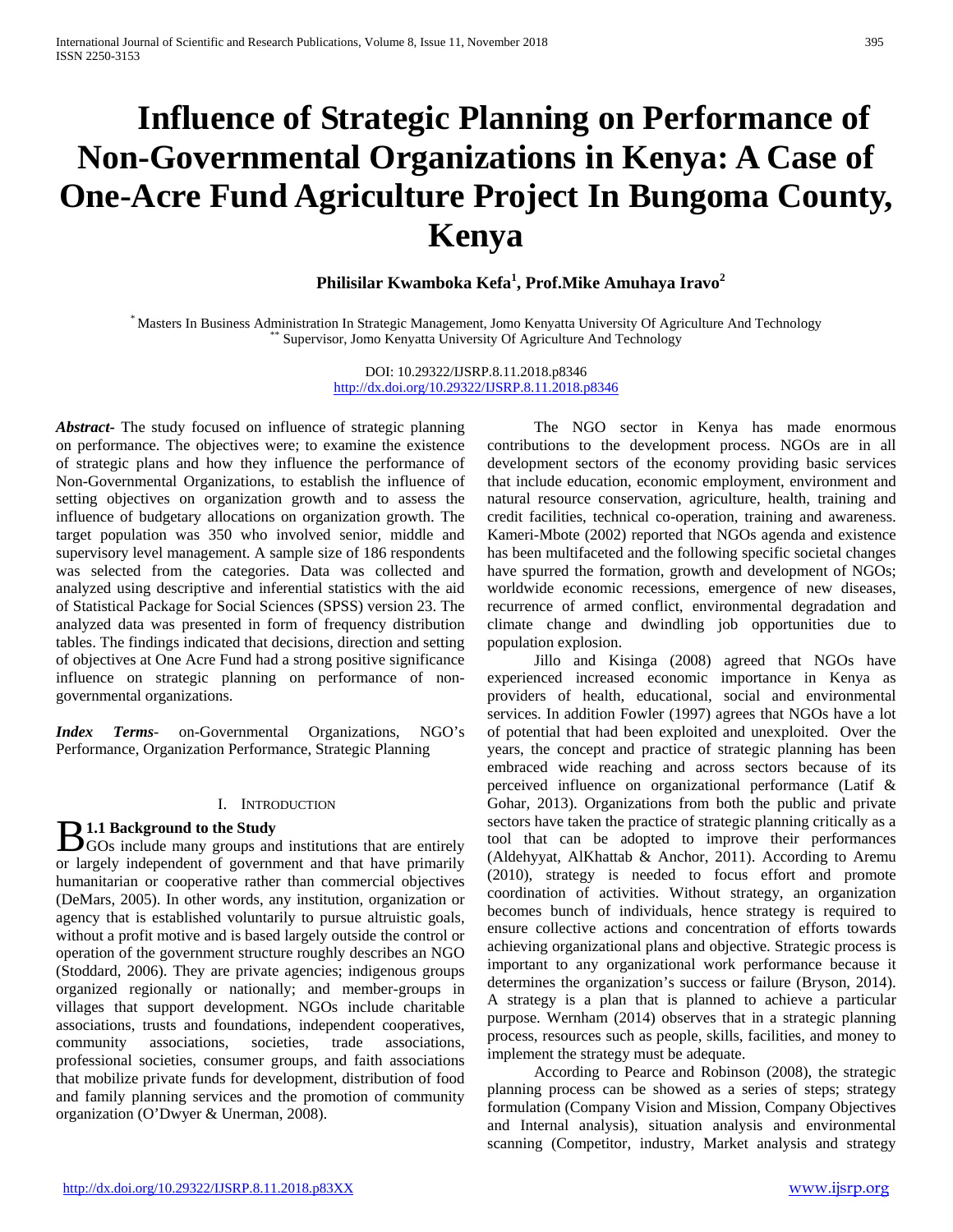selection), strategy implementation and strategy evaluation and control. Strategic planning is a critical part of the strategic management process, which aids non-governmental organizations formulate and appreciate strategies aimed at greater performance effectiveness, improved accountability measures, and sustainable competitive advantage (Awino, Muturia, & Oeba, 2012).

# **1.1.1 Strategic planning on Global perspective**

 Global strategic planning is a process adopted by organizations that operate internationally in order to formulate an effective global strategy. Global Strategic Planning is a process of evaluating the internal and external environment by multinational organizations, and make decisions about how they will achieve their long-term and short-term objectives (Trafez, 2014).

 The recent growth of events industry around the world means that the planning of events can no longer be ad hoc. Events and festivals have a large impact on their communities and, in some cases, the whole country. The industry now includes events of all sizes from the Olympics down to a breakfast meeting for ten business people. Many industries, charitable organizations, and interest groups will hold events of some size to market them, build business relationships, raise money or celebrate. Event planning is the application of project management to the creation and development of festivals, events, and conferences (Ramırez & Nembhard, 2014).

 The business environment has become more indeterminate, complex and very turbulent (Hasse and Franco, 2011) The survival of an organization depends on its capability to anticipate the rapid changes around it and incorporate them in its strategy. Environmental scanning comprises gathering relevant information and synthesizing it into knowledge that can be used to manage a business. Environmental scanning is a management tool that uses external information to improve strategic decision-making Managers that use environmental scanning are able to identify new trends and opportunities (Bischoff, 2012).

# **1.1.2 Strategic planning on local perspective**

 Most small businesses in Kenya lack a formal mode of planning. This clearly suggests that the key reason for failure for small-scale business is not only lack of access to finance, but also lack of planning (Hassanali, 2012). This is not necessarily due to lack of know-how, but rather lack of acknowledgement or importance of the same in ordinary course of business. This trend leads to difficulty in exploiting opportunities in form of market identification and penetration, and widening distribution channels that could positively impact the business. Today most business and especially small-scale ones are suffering from lack of a clear Business Mission and Vision. This restricts the business owners from tapping market potential.

 First, strategic planning ensures that community leaders and those who are involved in development processes have genuinely thought through the decisions made on public service delivery. People's situation, needs, perceptions and experiences are articulated, thus helping different thoughts to be collated and organized into more coherent strategies. It permits them to own programmes and projects. Ultimately, this motivates them to

committedly offer leadership and work towards the implementation of these projects and programmes. It is paramount that the citizenry is aware of the leadership's development intentions. Since not everybody can be involved in the actual development of the plan, strategic plans act as that bridge between the leadership and the community.

 They enable the leadership or the implementers to communicate the development strategy, goals and objectives to their constituents with justification. That understanding supports an increased level of commitment to the development work. Because of the kind of factual analysis that goes into the strategic planning process, a constituency is able to focus on the right priorities. The development process is therefore not marred with wrong perceptions, personal or factional interests. Energies are also not dissipated working out the wrong interventions. This leads to a more effective use of community resources. Whereas a strategic plan cannot cure all of a community's ills, it acts as both a leadership tool and a management tool. As a leadership tool the process asks: "are we doing the right thing" and as a management tool, the planning process allows people to make sure that the community is "doing things right" (Dubilihla  $\&$ Sandada 2014).

 Constituency strategic plans improve the connection between national policy priorities and those at district, constituency, location and sub-location levels. This harmonization is paramount for development to have any meaningful impact. It is envisaged that this manual will be used to standardize constituency strategic planning processes in Kenya. We hope the planning will encourage effective participation, better leadership, the implementation of projects and programmes that have an impact enhance transparency and accountability hence a more empowered community (Awino, Mutua & Oeba, 2012).

# **1.1.3 One Acre Fund Agriculture Project Bungoma County, Kenya**

 One Acre Fund Agriculture project Bungoma County is a [non-profit organization](https://en.wikipedia.org/wiki/Nonprofit_organization) that supplies smallholder farmers in East Africa with asset-based financing and agriculture training services to reduce hunger and poverty Douglas, Kate. What One [Acre Fund Agriculture Project Bungoma County can teach us](http://www.howwemadeitinafrica.com/what-one-acre-fund-can-teach-us-about-supporting-african-small-scale-farmers/39618/)  [about supporting African small-scale farmers \(](http://www.howwemadeitinafrica.com/what-one-acre-fund-can-teach-us-about-supporting-african-small-scale-farmers/39618/)Retrieved 23 May 2014). Headquartered in Bungoma, [Kenya,](https://en.wikipedia.org/wiki/Kenya) the organization works with farmers in rural villages throughout **Kenya**, Rwanda, [Burundi,](https://en.wikipedia.org/wiki/Burundi) [Tanzania,](https://en.wikipedia.org/wiki/Tanzania) [Uganda,](https://en.wikipedia.org/wiki/Uganda) an[d Malawi,](https://en.wikipedia.org/wiki/Malawi)( NGO, 2014).

 The organization serves smallholder farmers. In everything, they do, they place Farmers First. It's a bitter irony that the majority of the world's hungriest people are farmers (FAO, 2014). The challenges presented by hunger are huge, but not insurmountable. Modern techniques have allowed farmers around the world to unlock giant gains in crop yields. One Acre Fund is delivering proven tools to smallholders in remote areas of Sub-Saharan Africa where yields and access to financing have lagged behind (FAO, 2014).

# **1.1.4 Bungoma County**

Bungoma County is a [county](https://en.wikipedia.org/wiki/Counties_of_Kenya) in the former Western [Province](https://en.wikipedia.org/wiki/Western_Province_(Kenya)) of [Kenya.](https://en.wikipedia.org/wiki/Kenya) Its capital is **Bungoma** or [Bungoma](https://en.wikipedia.org/wiki/Bungoma) Town. It has a population of 1,375,063 and an area of 2,069 km<sup>2</sup>. In 2010,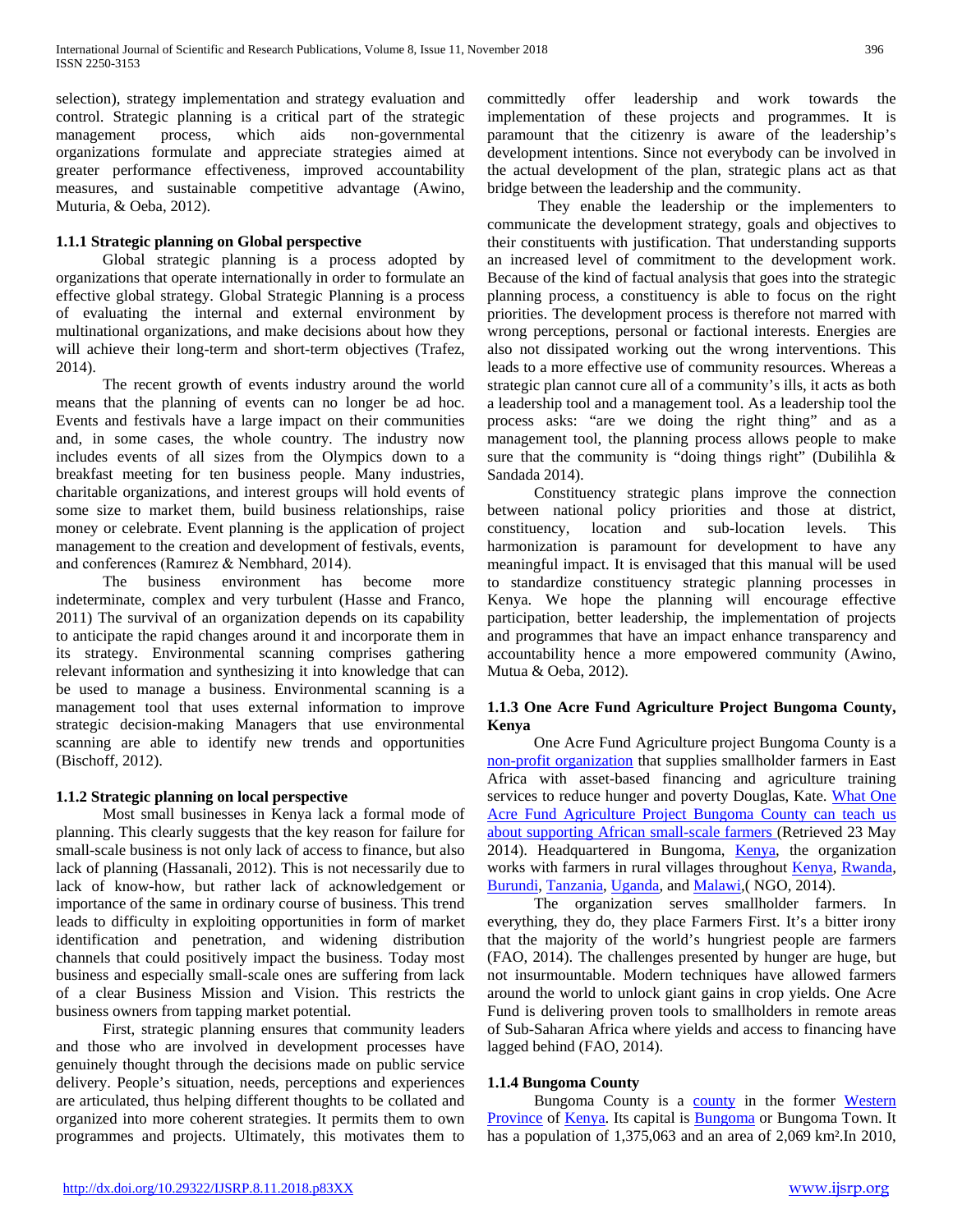the neighboring [Mount Elgon District](https://en.wikipedia.org/wiki/Mount_Elgon_District) was eliminated and its lands merged with Bungoma District to form Bungoma County ( CoG, 2014). The economy of Bungoma County is mainly agricultural, centering on the sugarcane and maize industries. The area experiences high rainfall throughout the year, and is home to several large rivers, which are used for small-scale irrigation (CoG, 2014).

 Agriculture is the backbone of Bungoma County and most families rely on crop production and animal rearing. The main crops include maize, beans, finger millet, sweet potatoes, bananas, Irish potatoes and assorted vegetables. These are grown primary for subsistence with the excess sold to meet other family needs. On the other hand, the main cash crops include sugar cane, cotton, palm oil, coffee, sunflower and tobacco. Most families integrate livestock production with farming. The main livestock kept include cattle, sheep, goats, donkeys, pigs, poultry and bees. Most of this is on a small scale but some farmers also produce milk and poultry products for commercial use. Milk farmers sell their milk though cooperative societies including Sang'alo, Kikai and Nai (MoA 2014).

# **1.2 Statement of the Problem**

 The importance of strategic planning cannot be overemphasized. Arguably, the major cause of a business failure is not having a strategic plan that is well followed. If a business has little idea where it is headed, it will wonder aimlessly with priorities changing constantly and employees confused about the purpose of their jobs (online business advisor, 2003). Most researches in this area have been on the relationship between strategic planning and organizational performance Armstrong's (2002) reviewed twelve studies on strategic planning and performance and concluded that formal planning benefitted firms. Shrader, Taylor, and Dalton (2004), however, came to a different conclusion from Armstrong; that there is no apparent systematic relationship between formal planning and performance and that there is great disparity in the measurement of formal planning across studies.

 Armstrong (2006) identified several strategic management factors that have been adopted by various organizations to enhance their performance. These management practices include strong visionary leadership from the top, powerful management team and effective teamwork, wellmotivated, committed, skilled and flexible workforce; optimal organizational structure; clearly defined mission, vision and objectives, and a sound financial base (Armstrong, 2006). Sababu (2007) argues that, these organizations have in place well-functioning governance structures with properly functioning boards independent of management with ability to provide oversight to the management of the organization.

 Pearce and Robinson (1999) add that to ensure continued performance, the organizations also have strategic directions guided by clearly defined mission, vision and objectives. Good sustainable fundraising strategies are important to ensure organizations have sound financial base, coupled with good financial management systems have also ensured the long term existence of the organizations. A highly qualified and motivated staff force have also contributed to the day-to-day achieving the organizations objectives. Organizations have been able to adapt to technological changes and make use of the opportunities provided by such changes to their advantage (Armstrong, 2006). However, the above analysis by Armstrong (2006) is not specific to NGOs but rather pointed towards profit making organizations and does not relate to the Kenya context. Lekorwe and Mpabanga (2007) identified several lessons and made various suggestions for successful management to ensure good performance of NGOs in Botswana but this study is not based on Kenyan context and there are no two states, which can be same in their governance or political climate.

 Within the Kenyan context, some NGOs have demonstrated sound management practices characterized by good governance practices, quality staff, having clear visions and missions, financial stability among other factors (Kenya NGOs Management Policy, 2004). However, a good number of NGOs have not been able demonstrate similar characteristics and are facing management related problems or have closed down (Kenya NGOs Coordination Board, 2008). Further, most of them are faced with the possibility of collapse from the effects of changing economic environment in the donor countries, which calls for effective management and governance practices to ensure survival if not stability or growth (Anan, et al, 2008). While these studies are of importance to the area of current study, none of them has been done on the influence of strategic planning on performance of Non-Government Organizations in Kenya. It is therefore this gap which the current study seeks to fill by providing answer to the question, what influence of strategic planning on performance of Non-Government Organizations in Kenya?

## **1.3 Objective of the Study**

 The study was guided by both general and specific objectives:

# **1.3.1 General Objective**

 The general objective of the study assessed the influence of strategic planning on the performance of Non-Government Organizations in Kenya, using a case of One Acre Fund Agriculture project Bungoma County.

# **1.3.2 Specific Objectives**

The specific objectives of the study were:

- 1. To examine the existence of strategic plans and how they influence the performance of Non-Governmental Organizations.
- 2. To establish the influence of setting objectives on organization growth.
- 3. To assess the influence of budgetary allocations on organization growth.

## **1.4 Research Questions**

- 1. How does the existence of a strategic plan influence the performance of Non- Government Organizations?
- 2. How does setting objectives influence organization growth?
- 3. How is budget allocation influencing organization growth?

## **1.5 Significant of the Study**

## **1.5.1 Non-Governmental Organizations**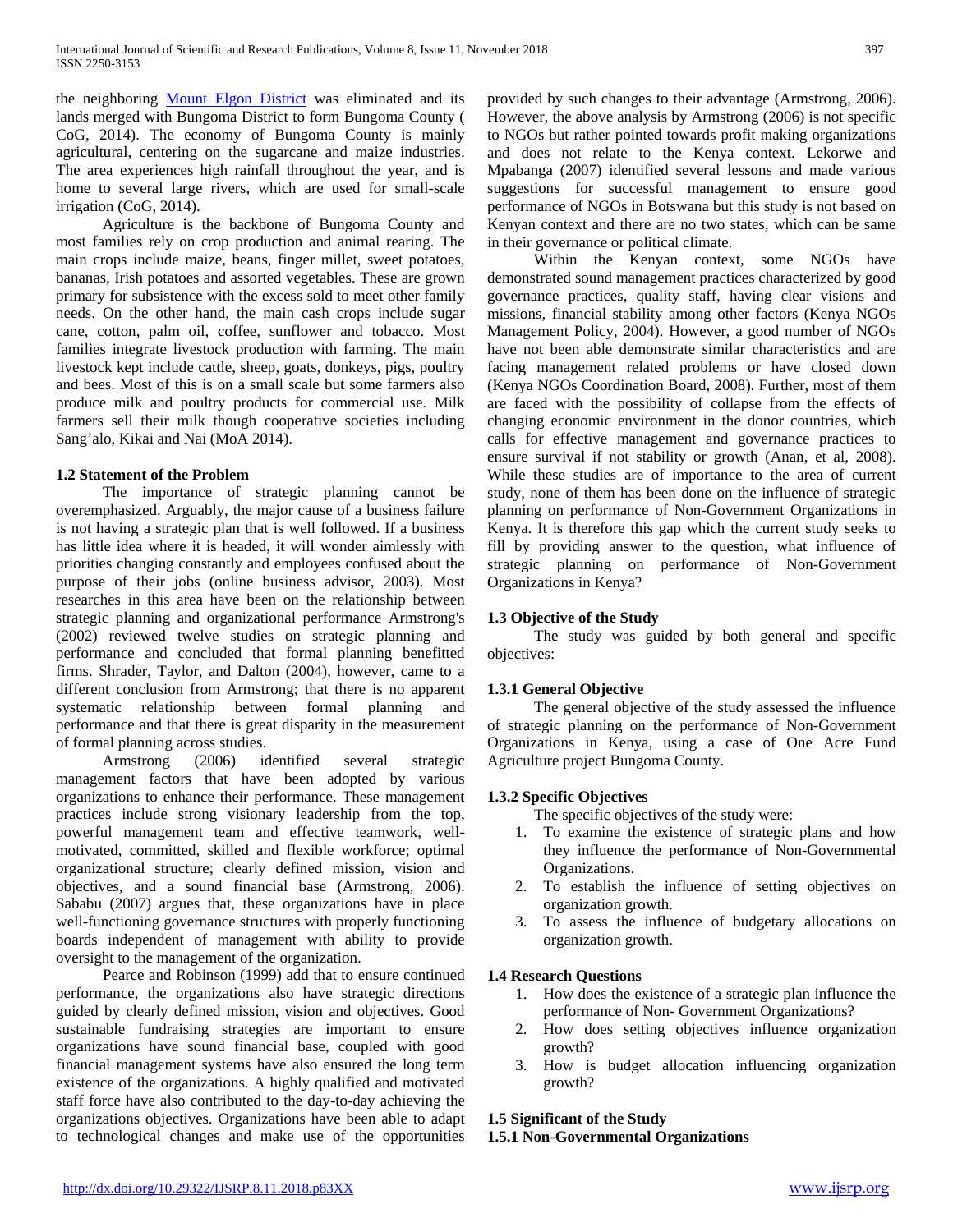The findings from the study shall particularly be useful in providing additional knowledge to existing and future organizations on strategic planning processes adopted to enable them remain competitive.

## **1.5.2 Agricultural Strategies Planners'**

 This study shall also be beneficial to all agricultural industry both large and small since they would enhance the realization on strategic planning measures that are majorly employed. The findings shall also provide a useful reference document to stake holders in the agricultural industry and academic institutions in their endeavours to formulate work plan to meet the performance.

## **1.5.3 Academicians**

 Scholars, students and other researchers will also find the study helpful to identify further areas of research built on the findings of this research. The study shall be a source of reference material for future researchers on other related topics, it will also help other academicians who undertake the same topic in their studies. The study will also highlight other important relationships that require further research; this shall be in the areas of strategic planning at agricultural industry.

## **1.5.4 Agricultural Policy Makers**

 Most importantly, it shall help the policy makers in both public and private sector to identify crucial areas in their organizations and make appropriate decisions to ensure that strategic planning is critically emphasized on. In addition, through this study leaders and managers in agricultural industry shall learn and make responsible strategic plans and policy decisions that are meant to facilitate and sustain high organizational performance, and manage organizational and national resources so that organisations and societies can benefit from them in the future.

## **1.6 Scope of the Study**

 The study was limited to Influence of Strategic Planning on Performance of Non- Governmental Organizations in Kenya with particular reference to One Acre Fund Agriculture Project in Bungoma County. The population of this study was the top management, middle management and supervisory employees of One Acre Fund and who have been working for a minimum period of one year. This was to ensure that they understand the operations and have gone through a one year cycle of performance contract. This study adopted descriptive research design.

# **1.7 Limitation of the Study**

 The difficulty in getting information from the management of One- Acre Fund Agriculture Project Bungoma County placed a restriction on the researcher's work. Secondly, the lack of database on Strategic planning in the One Acre Fund Agriculture Project hindered the dependability on this work. There were constraints of financial resources and unavailability of data as well as materials, which made it impossible to undertake such a nationwide study. The researcher had to combine academic work with his regular profession. Costs in terms of printing, photocopying, binding as well as opportunity cost were incurred.

#### II. LITERATURE REVIEW

#### **2.1 Introduction**

 This chapter contains theoretical review, existing theories, conceptual framework and empirical review. The chapter also captures critique of the existing literature, research gap and summary of literature reviewed.

#### **2.2 Theoretical Foundations**

 The modern theories of strategic planning are credited to some thinkers of management such as Alfred Chandler, Henry Mintberg, Peter Drucker and Igor Ansof. Various theories have developed based industry, institutional and resource based views. This study will be based on four theories namely, Open System Planning, Organizational based theory and Resource Based View theory.

#### **2.2.1 Open System Theory**

 The concept of strategic planning has found robust application in business arena due to the complex and dynamic nature of the business environment. This is because from open systems theory, organizations are open systems. They receive various inputs from environment; transform them in some way and export outputs. Haines (1972), states that a deeper understanding of the interrelatedness of the influencing factors in the environment when applying open systems theory to the strategic planning model produces a richer and better appreciation of the sub-systems that compose the larger synergistic general system. Open Systems theory provides a deeper understanding of the trends and the critical nature of the interplay between these various components with the bottom-line being able to manage organizational changes, achieve an internal fit and adjust to external environmental changes.

 Burnes (2000) referring to contingency theory, reiterates that there is no one best way of managing organizations. This is because organizational factors such as organizational structure and culture, size, type and complexity of the organization visa vie the situational factors shaping the industry landscape, renders the best practice or strategy in one organization in given industry at a given time irrelevant or obsolete in another set of situation. This theory affirms the complexity, dynamism and unpredictable nature of the environment as postulated by the complexity and chaos theory that questions the practicability and essence of formal planning under such environmental conditions and thus argues that the traditional approaches to strategic management may not be appropriate.

 The concept of strategy dates back to the early 20th century. With the onset of industrial revolution, the military lexicon, strategy, was borrowed into business to mean configuration of resources to achieve advantage against competitors (Yabs, 2007). Later on, the concept of strategic planning emerged focusing on identifying competitive moves and business approaches to grow the business, compete successfully attract and please customers and conduct operations to achieve the targeted level of performance (Thompson, Strickland and Gamble, 2007). Strategic planning Strickland and Gamble, 2007). Strategic planning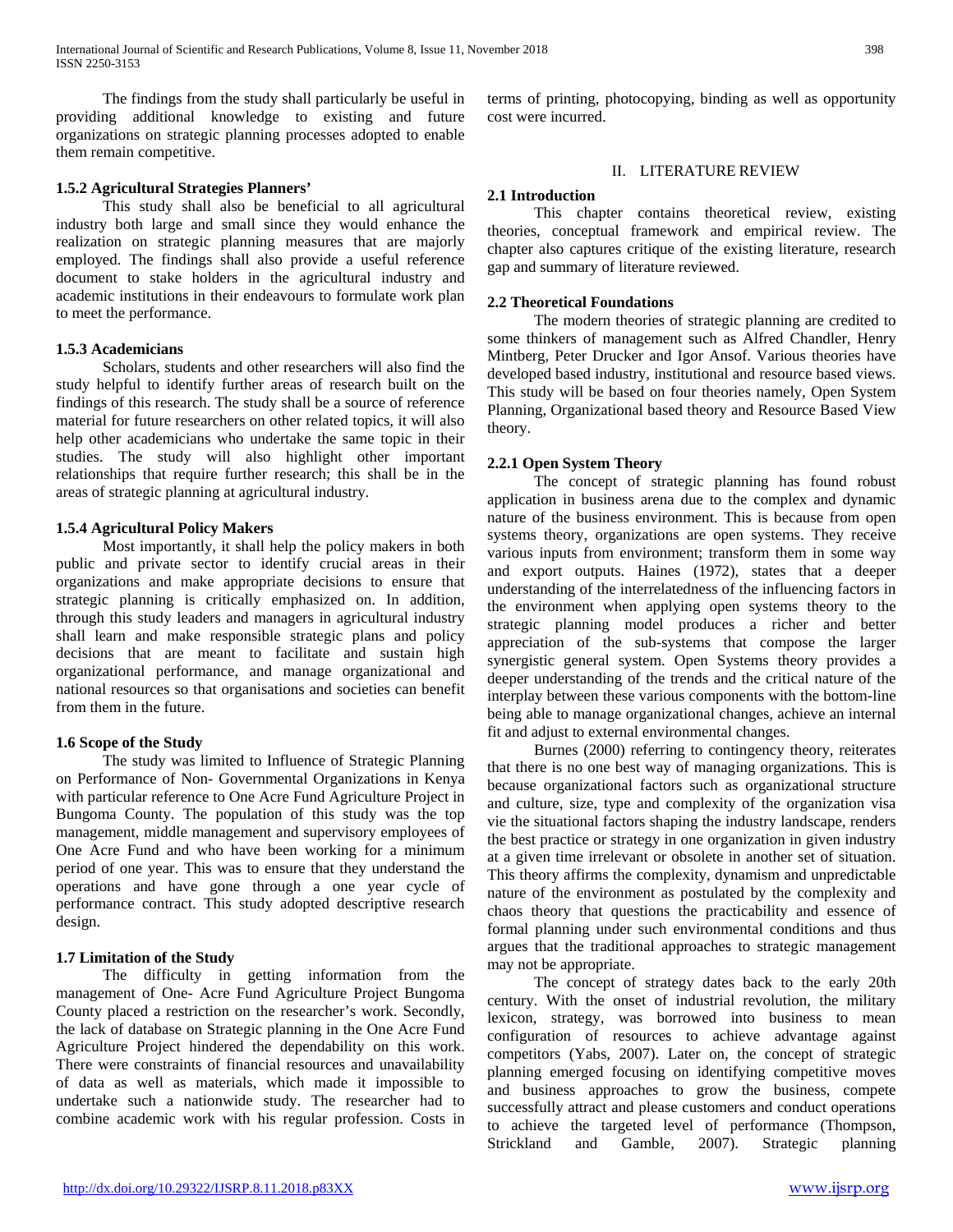metamorphosed from the widely known financial planning of the 1950s and long-range planning of the 1960s into strategic management of today. Strategic management is a relatively new field of study that is still at a pre-paradigmatic stage; it's multidimensional and unifies the concepts of strategy and strategic planning in the broad endeavour of an organization to achieve its purpose (Johnson et al., 2008).

 Similarly, firms are also viewed to be different based on the resources they are endowed with. Birger Wernefelt (1984) is a proponent of the resource based theory which stipulates that firms perform better when they assemble resources that are valuable, durable, rare, difficult to imitate, non-substitutable and superior to competitor's resources and successfully bundle them into unique capabilities which they could use to generate competitive advantage and superior performance, (Penrose, 1959). Its notable that resource based theory was popular in the 1960s when adoption of strategic planning practices was on increase both in the U.S.A. and overseas. However, in the mid-1970s – mid 1980s companies exhibited dissatisfaction with strategic planning majorly due to increased environmental turbulence, reduced business opportunities and increased competition although Michael Porter (1987), argued that strategic planning should be "re-discovered", "re-thought" and "recast" even as Mintzberg (1987) argued that formal strategic planning gave rise to deliberate strategy but realized strategy is an outcome of both deliberate and emergent strategy (Johnson et al., 2008; Thompson et al., 2007).

# **2.2.2 Industrial Organization Theory**

 This theory builds on the theory of the firm, asset of economic theories that describe, explain and attempt to predict the nature of a firm in terms of its existence, behaviour, structure and its relationship to the market. It is about organizational structures, designs, relationship with their outside environment, and the conduct of executives and technocrats within organizations.

 This theory views the organizations external market positioning as an important factor for attaining competitive advantage. The traditional industrial organization viewpoint offers strategic management a methodical approach for evaluating external competition within an industry. The structure and functioning of a market is the concept behind the industrial organization theory (Tirole, 1988), rather than the conversion process.

 Bain (1959) provided the structure, behavior and performance pattern which is used as a framework for analysis of relations between market structure, market conduct and market performance. The market structure determines its behaviour and thus its performance. The focus of industrial organization theory is the market where a company operates in, rather than the company itself (Ramsey, 2001).The theory is replicated in the structure conduct performance model, which claims that there is "causal link between the structure of a market in which a company operates, the organizations conduct and in turn the organizations performance in terms of profitability" (Ramsey, 2001). The industrial organization theory therefore focuses on the entire industry and market conditions of a company (Ramsey, 2001) while the central analytical aspect identifies strategic

choices that firms have in their respectively industry (Porter, 2008).

# **2.2.3 Resource Based View Theory**

 This theory posits that the competitive advantage of a firm is determined by resource uniqueness (Carpela& Gordon, 2011).Hence, the starting point is to review the resources at the disposal of an organization. Wang (2009) defines resources to mean both tangible and intangible assets that an organization uses to choose and implement its strategies. Tangible resources include financial, technological, physical and organizational resources while intangible resources include human, reputations and innovation (Carpela & Gordon, 2011). The theory focuses on the Value (V), rarity (R), imitability (I) and organizational (O) aspects of resources and capabilities leading to the VRIO framework.

 According to the framework, value adding processes give a firm competitive edge whereas processes that do not add value negatively impact on the firm's competiveness as they lead to unnecessary distractions (Carpela & Gordon, 2011). Where resources are not adding value, they should be purposefully abandoned (Swaim, 2011). Rarity is a competitive advantage that arises where the firm is able to provide services or a product in the market that no other or few firms have. If resource is valuable and rare, then it can be a source of competitive advantage. The inability of competitors to copy or replicate the services or product is referred to as imitability. Importantly, the firm should be able to organize value adding, rare and imitable resources in order to achieve a competitive edge (Porter, 1990). Consequently, the theory is concerned with the resources the company has and how it can utilize them to get competitive advantage.

 The theory makes two assumptions in analysing competitive advantage (Barney, 1991). The first assumption is that firms within a certain industry are unique with respect to the resources that they control. The second assumption is that resources giving competitive edge are not easily mobile across the industry and cannot be traded. A unique resource is considered an essential condition for bundle of resources to attain competitive advantage. Hence, Cool, Costa and Dierickx (2002) argue that if there was the same stock of resources in all firms in an industry, then there would be no strategy available to one firm that cannot be available to the other firms. This theory has its critics. Foss (1998) argues that it does not provide any unit for analysis. Since the individual resources form a cog of this theory, it can only provide unit for analysis only if individual resources are identifiable and well defined. Secondly, the value ignores the exogenous nature of value as well as the environment (Barney, 2001).

## **2.3 Empirical Review**

 Thune and House (2010) studied 36 manufacturing companies in the United States across six sectors namely the food, oil, drugs chemicals, steel and machinery industries. Covering both formal and informal planners, their method involved analysing the performance of each organization prior and then afterward formal strategic planning was started. The factors which were utilized to gauge performance were deals; stock costs; profit per share; return on value and profit for capital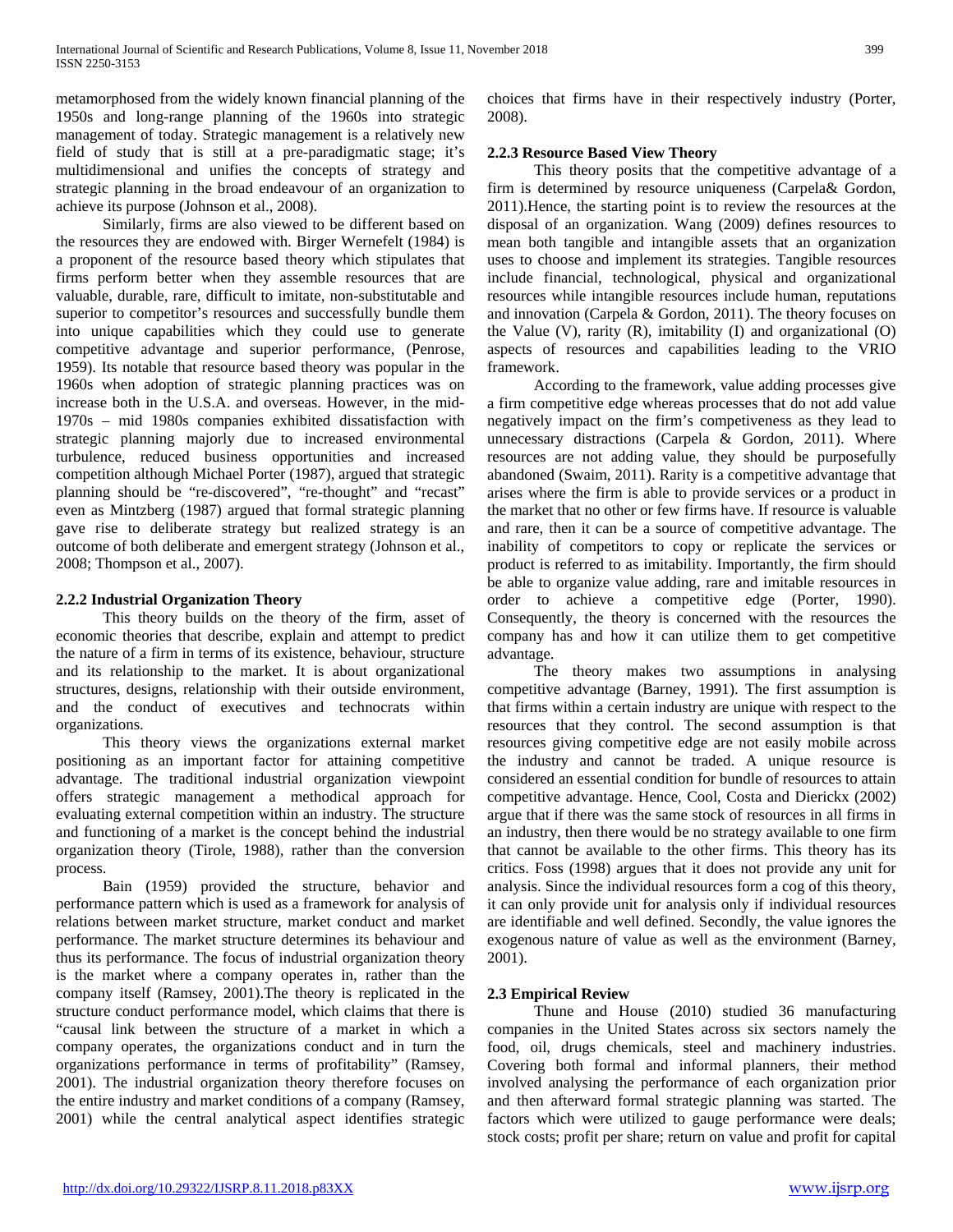utilized. The findings from the study showed that those who employed formal planning outperformed their informal counterparts on all performance measures used. Efendioglu and Karabulut (2010) in their study concentrated on the nature and routine with regards to strategic planning in Turkish organizations by inspecting the appropriation and use of different technique analysis devices like the PESTEL analysis, the Value Chain analysis, the Growth Share Matrix (BCG) and their impact on the relative performance. The performance measures utilized were normal benefit every year, normal deals development every year and normal fare development every year.

 The findings of the study uncovered that an extensive number (over 86%) of the organizations in the specimen had a strategic procedure set up. Be that as it may, the fundamental inquiry on the effect of the utilization of strategic apparatuses on performance stayed unanswered in light of the nine normal devices of procedure analysis explored just three were considerably emphatically associated to the performance of the firm.

 Kathama (2012) researched the connection between strategic planning practices and performance of state companies in Kenya. The examination found that the enterprises started various strategic planning practices that positively affected performance of organizations yet the effect was not noteworthy at 5% level of certainty. The study in this way neglected to build up a huge impact of strategic planning on firm performance however the model was fit at a similar level of certainty. This may suggest that some of the practices could have shown significant impact had the researcher modelled the strategic planning practices individually rather than lump all the practices together into one variable while running the regression model.

 Arasa, et al. (2012) inspected the effect of representative association on the apparent connection between strategic planning and strategic planning results. The study was done inside the protection part. An organized poll was utilized to assemble the required data from 31 firms. The exploration findings demonstrated that representative cooperation demonstrated a positive connection between strategic planning and strategic planning results and this impact was factually huge. This study is essential as it demonstrates the directing impact that support of workers had on the connection between strategic planning and firm performance. Ong'ayo (2012) sought to establish the employee's perception on the effect of strategic planning on organizational performance in the Ministry of Foreign Affairs (MFA). The research found that the employees perceived strategic planning to have led to achievement of various performance measures such as customer satisfaction, customer loyalty, among others.

# **2.4 Critique of the Existing Literature**

 From the literature reviewed, many scholars who have taken research studies on strategic planning are in agreement that SMEs need to implement strategic planning as one of the core subset of their management tools. However, previous research on adoption and diffusion of strategic planning has lacked theoretical grounding, produced a wide array of contradicting findings, drew heavy criticism for use of inadequate methodologies and had little or no discernible net impact on strategic management research or practice (Shrader *et al*., 2003). As a result, the research findings on the effects of adoption of strategic planning and performance have presented very mixed results. Most of the studies that have been carried out found a positive correlation between organizational performance and adoption of strategic planning. A study that was carried out by Andersen (2000) found that adoption of strategic planning increases performances in SMEs.

 In their studies of adoption of strategic planning tool, Shrader *et al.* (2003) found that there is no systematic relationship between long range planning and organizational performance. Boyd (2001) in his studies on the influence of strategic planning on Performance found that whereas the earlier researches suggested a positive relationship between planning and performance, later researches were less reassuring and that the overall effect was at best extremely weak. Yet still others (Berry, 2008; O'Regan & Ghobadian, 2007; Pushpakumari & Wijewickrama, 2008; Aldehayyat & Twaissi, 2011) in their research studies indicate that little attention has been given to the study of adoption of strategic planning in SMEs in the developing countries and that these firms do not have the means to ensure continuous successful implementation of the strategic planning tool. Other studies have been carried out and found that only a few benefits are realized from adoption of strategic planning in organizations. A study that was carried out by McKiernan and Morris, (2004) in SMEs found that strategic planning provides only a few benefits to the enterprises. O'Gorman & Doran (2009) demonstrated that the presence of a formal mission statement and a strategic planning document does not seem to have any influence on the success of small and medium enterprises.

 These previous studies have suffered mainly from poor theoretical grounding, blinding them to critical intervening variables, particularly the nature of the strategic planning literature as well as the use of different methods of measurements of the results (Hansen & Wernefelt, 2009). The question that arises then is: is there any concrete documental evidence based on past studies that can necessitate organizational managers to adopt strategic planning in their enterprises? These planningperformance researches has been reviewed by past researchers such as (Ansoff *et al*., 2001; Herold, 2001; Norman & Thomas, 2006; Gibson & Cassar, 2005; Pearce & Robinson, 2008) and from the different reviews emerged the unanimous conclusion that the various studies were confusing, contradicting and impossible to reconcile. In regard to the uptake of strategic planning practice, several past research studies have found that there has been lack of its adoption in most of the SME's in the developing countries (Wang *et al*., 2007). It is also evident that in the developing countries, little research has been carried out in agricultural projects and as a result there is little knowledge on the strategic planning practices that can be applied to ensure success (Aldehayyat & Twaissi, 2011).

# **2.5 Research Gap**

 Various studies have been conducted on strategic planning and organizational performance both locally and internationally. Internationally, A study on the impact of Strategic Planning on the Performance of Insurance Companies in Nigeria and established that strategic planning enhances customer patronage and reduces unethical practices in the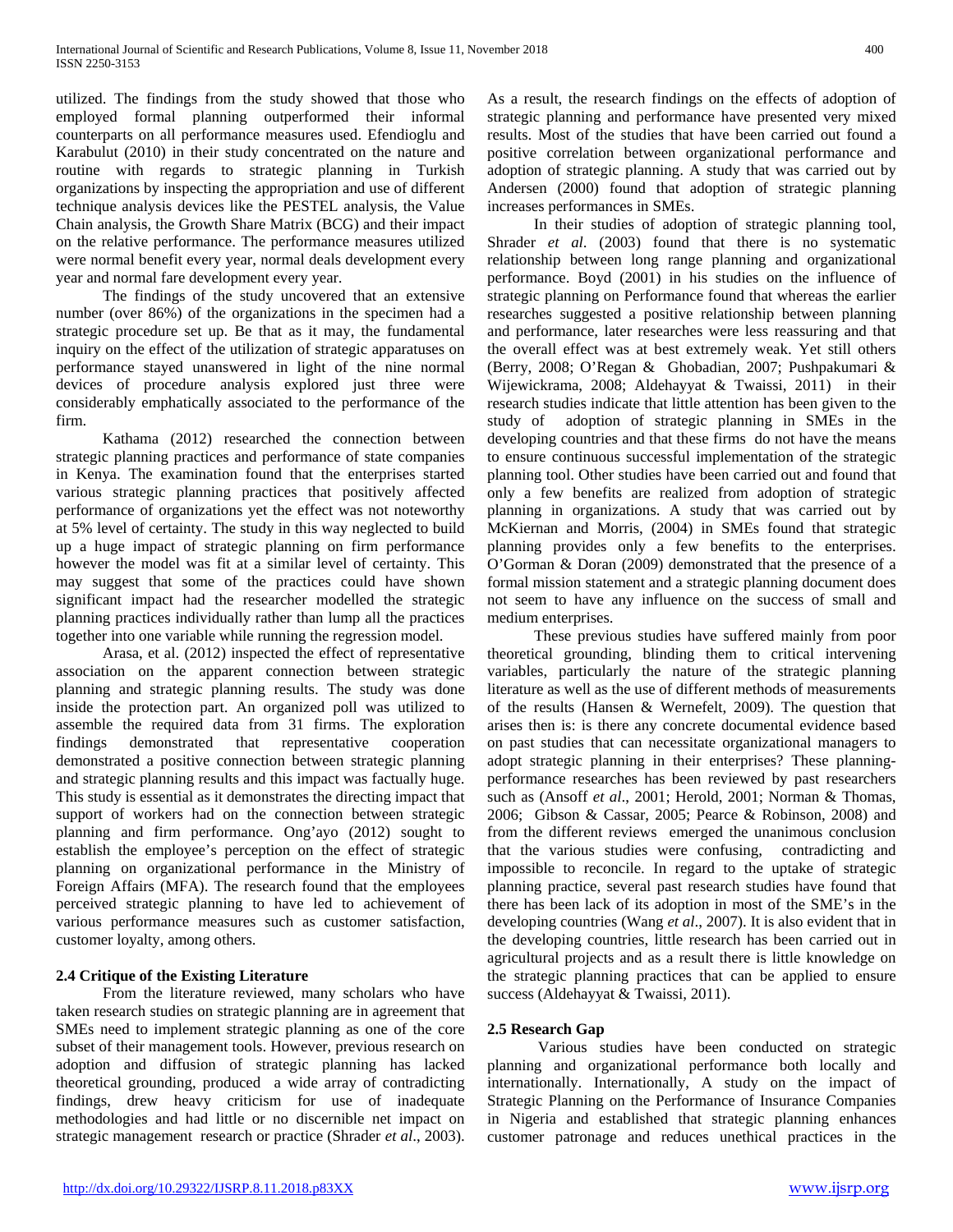Nigeria insurance industry. On the other hand, a study to analyse strategic planning, management and leadership in praxis of public and private sector thus identifying opportunities to improve other`s sectors performance established that in public sector there is great emphasis on strategic planning part of management process, but implementing plan to clear activities and getting right result sometimes delays or is even missed.

 Locally, a study on the challenges in implementation of strategic plans in public secondary schools was conducted in Webuye constituency and another study on influence of strategic planning on Performance of public universities in Kenya was conducted in the University of Nairobi. All the above research studies none researched on the influence of strategic planning on performance of One Acre Fund Agriculture Project in Bungoma , Kenya and agriculture projects in general. In addition none of these studies focused on how strategy planning direction, setting objectives and decisions on the influence of organizational. This is the knowledge gap this study filling.

#### III. RESEACH METHODOLOGY

#### **3.1 Introduction**

 The chapter presents the research methodology that was used in the study. It covered the research design, population, sampling techniques, data collection, reliability, validity, data analysis techniques and presentation.

#### **3.2 Research Design**

 The research design was a case study of One Acre Fund Agriculture Project, Bungoma County. It involved in-depth strategic planning practices at One Acre Fund Agriculture Project, Bungoma. A case study is a powerful form of qualitative analysis that involves a careful and complete observation of a social unit (Denscombe, 2007). A case study was the most appropriate in meeting the research objectives by providing detailed explanation of strategic management practices at One Acre Fund Agriculture Project Bungoma Couny. A case study also places more emphasis on full contextual analysis of fewer elements and their inter-relationships which relies on qualitative data (Cooper & Schindler, 2005).

## **3.3 Target Population**

 Burns and Grove (2003) and Mugenda and Mugenda (2003) describe population as all the elements that meet the criteria for inclusion in a study. Population is therefore the entire group of individuals, events or objects having a common observable characteristic. One Acre Fund Project Agriculture Project, Bungoma County has 350 employees. The population of this study was the top management, middle management and supervisory employees of One Acre Fund and who have been working for a minimum period of one year. This was to ensure that they understand the operations and have gone through a one year cycle of performance contract.

| Category                     | Population | Percentage |
|------------------------------|------------|------------|
| Top Management               | 50         | 14.29      |
| Middle Management            | 125        | 35.71      |
| <b>Supervisory Employees</b> | 175        | 50         |
| <b>Total</b>                 | 350        | 100        |

### **Table 3.1 Table Population**

#### **3.4 Sampling Frame and Sample Techniques**

 Sampling techniques provide a range of methods that facilitate to reduce the amount of data need to collect by considering only data from a sub-group rather than all possible cases or elements. At the time of conducting research, it is often impossible, impractical, or too expensive to collect data from all the potential units of analysis included in the research problem. A smaller number of units, a sample, are often chosen in order to represent the relevant attributes of the whole set of units, the population. Stratified random sampling technique was used to select the sample. The technique produce estimates of overall population parameters with greater precision and ensures a more representative sample is derived from a relatively homogeneous population. Stratification aims to reduce standard error by providing some control over variance. The study grouped the population into three strata i.e. low level, middle level and top level management.

According to Cooper and Schindler (2014), random sampling frequently minimizes the sampling error in the population. This in turn increases the precision of any estimation methods used. Cooper and Schindler (2016) argue that if well chosen, samples of about 10% of a population can often give good reliability. Stratified random sampling technique was used since population of interest is not homogeneous and could be subdivided into groups or strata to obtain a representative sample. To select the sample size one of the commonly used formula, the Israel (2011) formula was used. From the above population of 350, a sample of 186 was selected from within each group in proportions that each group bears to the study population. This sample is appropriate because the population is not homogeneous and the units are not uniformly distributed. Furthermore, owing to the big number of target population and given the time and resource constraints, the sampling at least 30 elements (Mugenda &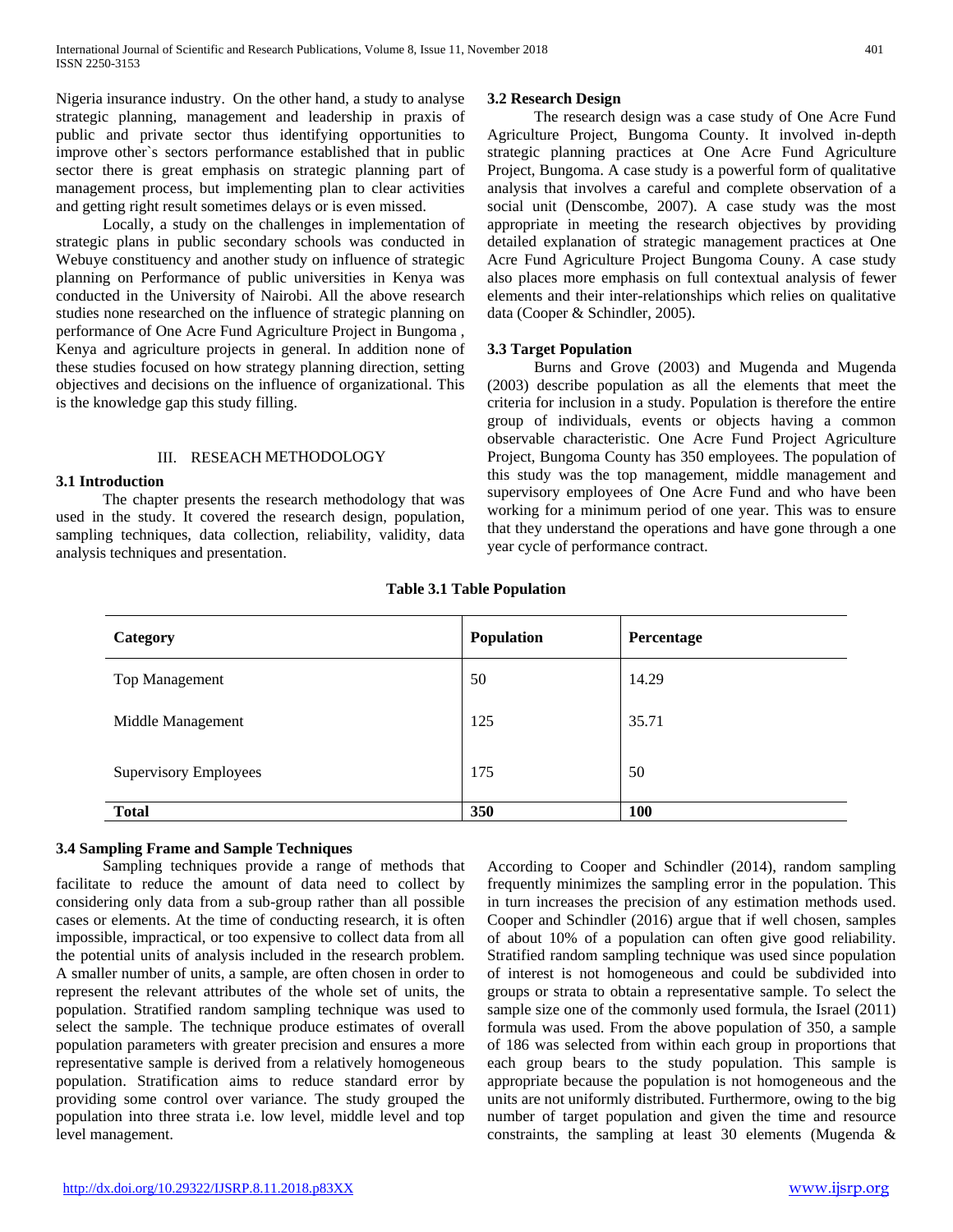Mugenda, 2014). This made it easier to get adequate and accurate information necessary for the research. The selection is as follows. The sampled respondents are deemed knowledgeable on

subject matter and therefore, they were in a better position to provide credible information as sought by the study.

| Category                     | Population | <b>Sample</b> |
|------------------------------|------------|---------------|
| Top Management               | 50         | 18            |
| Middle Management            | 125        | 63            |
| <b>Supervisory Employees</b> | 150        | 105           |
| <b>Total</b>                 | 350        | 186           |
|                              |            |               |

**Table 3.2 Sample Distribution table**

# **3.5 Data Collection Instruments**

 This study used primary data which was collected through use of a questionnaire. A questionnaire is a preformulated written set of questions to which the respondents record the answers usually within rather closely delineated alternatives. A likert scale questionnaire was used. Likert scale is an interval scale that specifically uses five anchors of strongly disagrees, disagree, neutral, agree and strongly agree. The likert measures the level of agreement or disagreement. Likert scales are good in measuring perception, attitude, values and behaviour. The likert scale has scales that assist in converting the qualitative responses into quantitative values (Mugenda & Mugenda, 2003, Upagade & Shende, 2012, Zikmund, Babin, Carr & Griffin, 2010). Primary data is described by Louis et al. (2007) as those items that are original to the problem under study.

## **3.6 Data Collection Procedures**

 Burns and Grove (2003) define data collection as the precise, systematic gathering of information relevant to the research sub-problems, using methods such as interviews, participant observations, focus group discussion, narratives and case histories. Initially the researcher will use self-introductions and also use internal informants. The questionnaires were hand delivered to the respondents under a questionnaire forwarding letter accompanied by an introduction letter from the University. The researcher followed up the fully completed questionnaires will be picked from the respondents for analysis.

## **3.7 Pilot Testing**

 A pilot study also known as a feasibility study is done to assess the feasibility of the study, its validity and reliability. Procedures used in pre-testing the questionnaire are identical to those that were used during the actual study or data collection.1% of the entire sample size was used. Pre-testing helps detect deficiencies like unclear directions, insufficient space to write response, wrong phrasing of questions, vague questions etc.

**3.7.1 Validity of the instruments**

 Validity is the accuracy and meaningfulness of inferences, which are based on the research results (Mugenda & Mugenda, 2003). It is the degree to which results obtained from the analysis of the data actually represents the phenomena under study or the degree to which a test measures what it purports to measure. According to Borg and Gall (1989) content validity of an instrument is improved through expert judgment. As such, the researcher seeks the assistance of his supervisors, who, as experts in research, helped him to improve content validity of the instruments.

#### **3.7.2 Reliability of the instruments**

 Mugenda and Mugenda (2003) defined reliability as a measure of the degree to which a research instrument yields consistent results. Reliability is the degree to which an instrument measures accurately what it claims to measure. According to Powell, (2004) reliability is always contingent on the degree of uniformity of the given characteristics in the population. This implies that the more heterogeneous the population is in regard to the variable in question, the more reliable the instrument is likely to be. In assessing reliability of the data, internal consistency method using Cronbach's alpha was used whose alpha values obtained indicated a coefficient of approximately 0.7 and which is considered acceptable.

## **3.8 Data Analysis and Presentation 3.8.1 Data Analysis**

 According to Bryman and Bell (2003) data analysis refers to a technique used to make inferences from data collected by means of a systematic and objective identification of specific characteristics. Both descriptive and inferential statistics was adopted for the study. The quantitative data was analysed by using descriptive statistics which includes frequency distribution tables and measures of central tendency (the mean), measures of variability (standard deviation) and measures of relative frequencies. The inferential statistics included a regression model which established the relationship between variables. Data was analysed by the use of a statistical software SPSS version 20.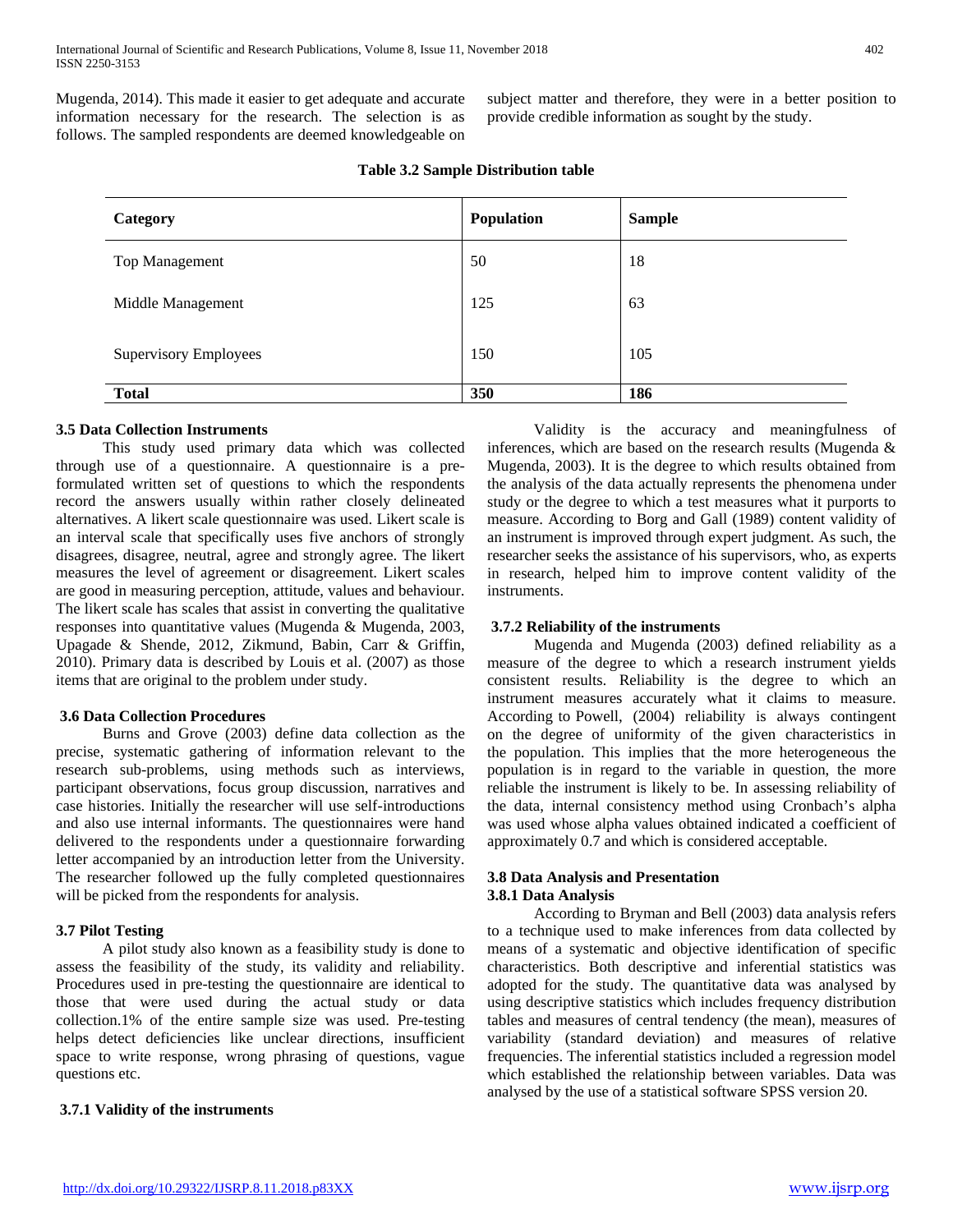To measure the influence of strategic planning on performance of one acre fund agriculture project in Bungoma County, Kenya, the study adopted the linear regression model and Pearson correlation. The Pearson correlation will test the strength of the relationship while the regression analysis will establish the form of relationship between the independent and dependent variable. The regression took the following form:  $Y=\beta_{0+}\beta_1\gamma_{1+}\beta_2\gamma_{2+}\beta_3\gamma_{3+}\beta_4\gamma_{4+}\epsilon$ 

Where:  $Y =$  Performance of One Acre fund Project

 $\chi_1$  = Direction

 $\chi_2$  = Objectives

 $\gamma_3$  = Decisions

 $\beta_{0}$  = the constant

 $β<sub>1-4=</sub>$  the regression coefficient or change included in Y by each  $χ$  $\epsilon$  = error term

#### **3.8.2 Data Presentation**

 According to Miller (1991), descriptive statistics is used to describe data collected from a sample. The mean, median, percentage, mode and standard deviation are the most commonly used descriptive statistics. Measures of central tendency were used in this study to give a description of the data. Graphs bar and pie charts will be used for further representation.

#### IV. RESEARCH FINDINGS AND DISCUSSIONS

#### **4.1 Introduction**

 This part introduces data analysis of the discoveries got from the field. It introduces the background information of the respondents, discoveries of the analysis in light of the objectives of the research. Descriptive statistics have been utilized to examine the discoveries of the study. The study's objective were to determine influence of strategic planning on performance of nongovernmental organizations in Kenya: a case of one acre fund agriculture project in Bungoma county, Kenya .Primary data was collected through questionnaire from senior staffs in Finance department, Human Resource division, strategy department or operations department. The data was afterwards analysed in light of the objective of the study and the findings are as presented as per the different classes underlined below.

#### **4.2 Response rate**

 The study focused on a sample size of 186 respondents from which all filled in and gave back the questionnaires making a response rate of 100%. This response rate was acceptable to make conclusions for the study, as it was representative. As indicated by Mugenda and Mugenda (2003), a response rate of half is sufficient for investigation and reporting; a rate of 60% is great and a response rate of 70% and over is astounding. In view of the declaration, the response rate was phenomenal.

| Questionnaires | Frequency        | Percent $(\% )$ |
|----------------|------------------|-----------------|
| Response       | 186              | 100%            |
| Non-response   | $\boldsymbol{0}$ | 0%              |
| <b>Total</b>   | 186              | 100%            |

#### **Table 4.1: Response Rate**

#### **4.3 Demographic Information**

 The study sought to establish the demographic information in order to determine whether it has the factors influencing strategic planning practices within NGOs in Kenya. The demographic information of the respondents' education levels, period of service in the firm, length of institution operating and size of your organization/institution workforce.

#### **4.3.1 Level of Education**

 The study tried to discover the respondent's level of education. This question looked to build up the scholarly level of the respondents to decide how able the staffs were in comprehension matters of vita strategic planning. The discoveries of the study are organized as in the figure underneath: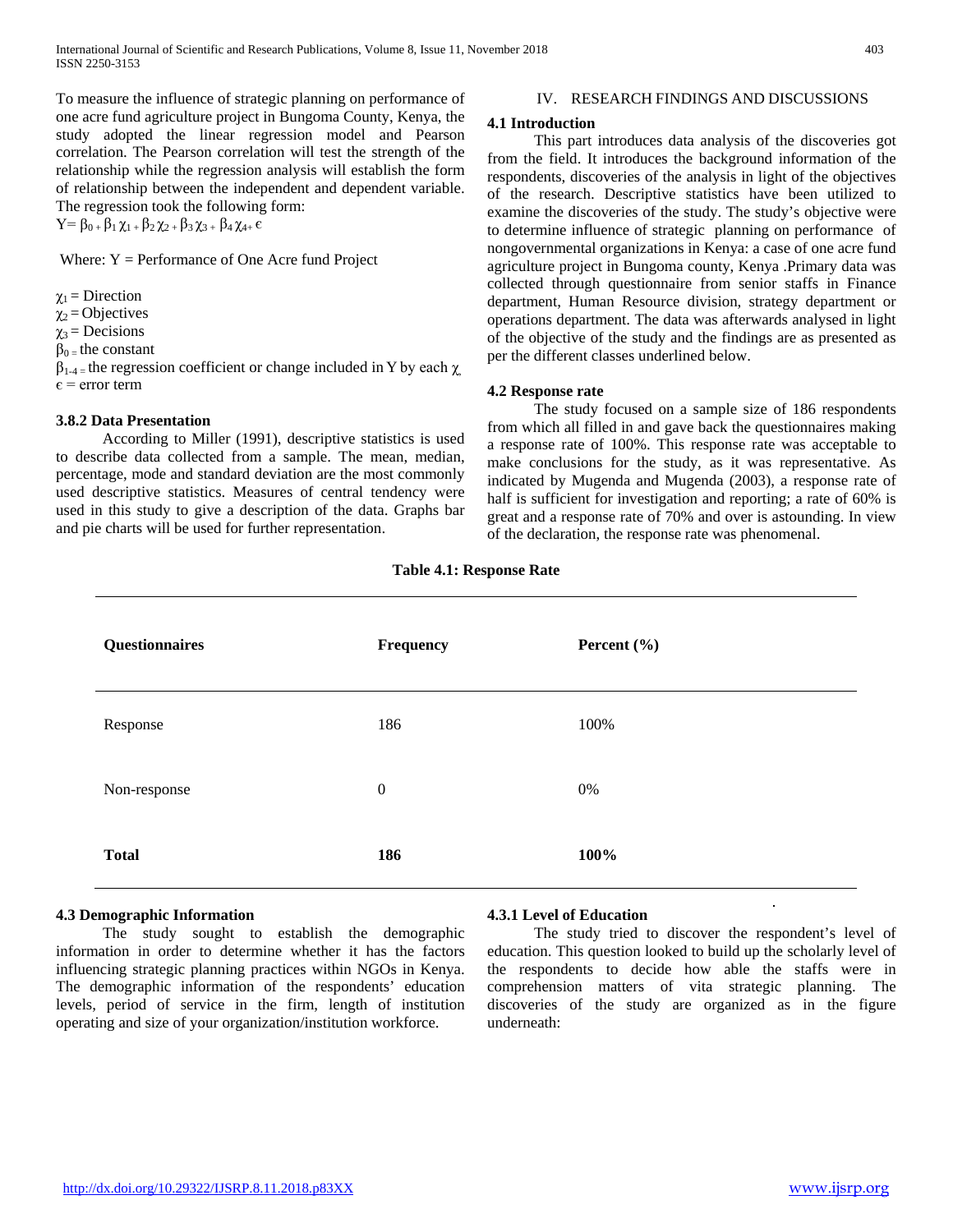



 On respondents level of education, the study revealed that most of the respondents as shown by 45% university post graduate education whereas 40% of the respondents had attained university graduate education. Only 15% of the respondents had attained tertiary college education. Despite the fact that numerous researchers (Senior and Flemming, 2006; Letting, 2009; Mulube,2009) have demonstrated that leadership is not in view of level of training, there is need to have workers with high capabilities in all levels of administration. Strategic planning is regularly an exceptionally complex assignment (Robinson and Pearce, 2004) and requires individuals with high state logistical abilities.

 The discoveries are in support of these researchers since the total rate of respondents with no less than a post graduate training is 45% demonstrating a high level of education. It was along these findings that the study concluded that workers of NGOs in Kenya had to a huge degree great quality education that incorporates both Bachelor's degree and postgraduate levels of education. This implies the respondents were in a genuinely decent position to react to the concentrate better. This infers respondents were accomplished and accordingly they were in position to react to the examination questions on factors influencing strategic planning practices within NGOs in Kenya.

# **4.3.2 Length of service in the NGO**

 The respondents at target NGOs were solicited to express the different number from years worked at their present workstations. The researcher sought to determine if the respondents were had stayed in the firm long enough to provide valuable responses that pertain to factors influencing strategic planning practices within One Acre Fund.





 Based on the findings, the study revealed that majority of the respondents, as shown by 45%, had served the NGOs for more than over five years, whereas 35 % of the respondents had served the NGOs for a period of 3 to 5 years. 20 % had severed in the NGOs for a period between 1 and 3 years and only 5% of the respondents had served the NGOs for less than one year.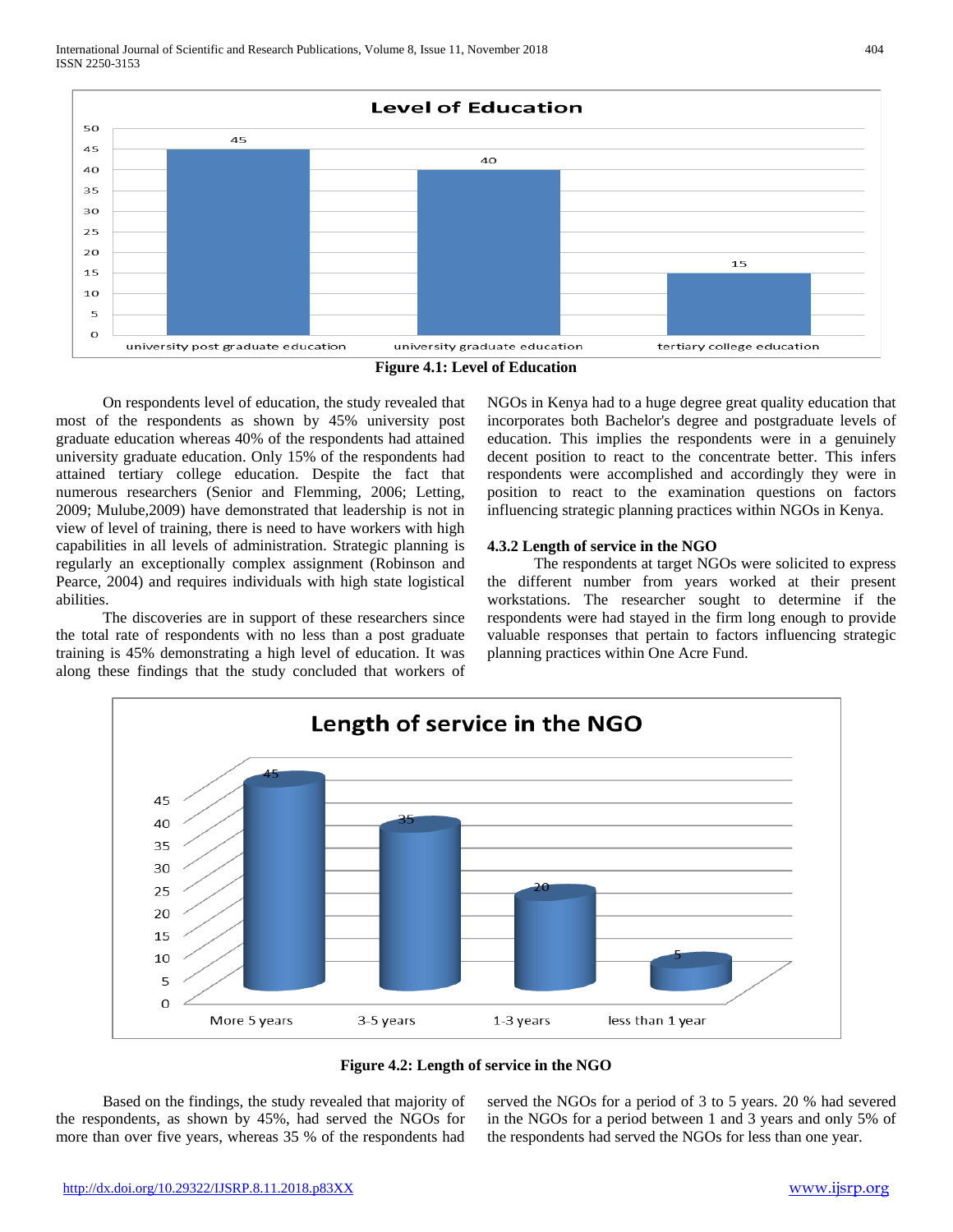As shown on figure 2 the discoveries authenticate the work of researchers like Thompson and Strickland (2007), Robinson and Pearce (2004) and Letting (2007) who underscored the need to hold representatives that will have enough experience for all phases of execution to be powerful. Other researchers including Aosa (1992), Korten (1990), Mulube (2009) and Arasa (2008) have additionally underscored the need to have staff for execution of strategic plans. This study found that majority of respondents have been in the NGOs for more than 5 years

demonstrating they are genuinely experienced to viably actualize vital arrangements.

## **4.3.3 Period of institutions operation**

 The researcher soughs to determine the period to which the various institutions had been operating**.** This question looked to set up the age of the respondents working in NGO**.** The results are displayed on the figure below



**Figure 4.3: Period of institutions operation**

 Based on the study findings majority (35%) of the institutions had been operating for a period between 1 to 5 years. 30% of the institutions investigated were operational for less than 1 year. 20% of the institutions had operated for a period between 3 and 5 years where else only 15% had been operated for more than 5year.

 This means a majority of NGOs had not been in operation for a long time and their entrance into the NGO sector could have been necessitated by variables that are for the most part impermanent in nature or for the most part not dependable. The expansion in number of NGOs between 1 to 3 years back can be traced to the numerous progressions that have occurred amid that period incorporating increment in law based space, the worldwide battle against savage HIV/AIDS through mindfulness programs, world financial advancement (Awino, 2007; Letting,

2009) and accessibility of smaller scale fund offices to the vast majority.

 As Korten (1990) and Amulyoto (2004) watched, the development of NGOs is principally in view of pressing needs of the general public and these influences the way strategic plans are executed. These discoveries bolster the researchers' line of feeling that time of operation for a NGO influences execution of Strategic planning.

#### **4.3.4 Size of organization/institution workforce**

 The researcher further sought to investigate the size of the organizational workforce in various institutions. The findings are displayed on the pie chart below.



**Figure 4.4: Size of organization/institution workforce**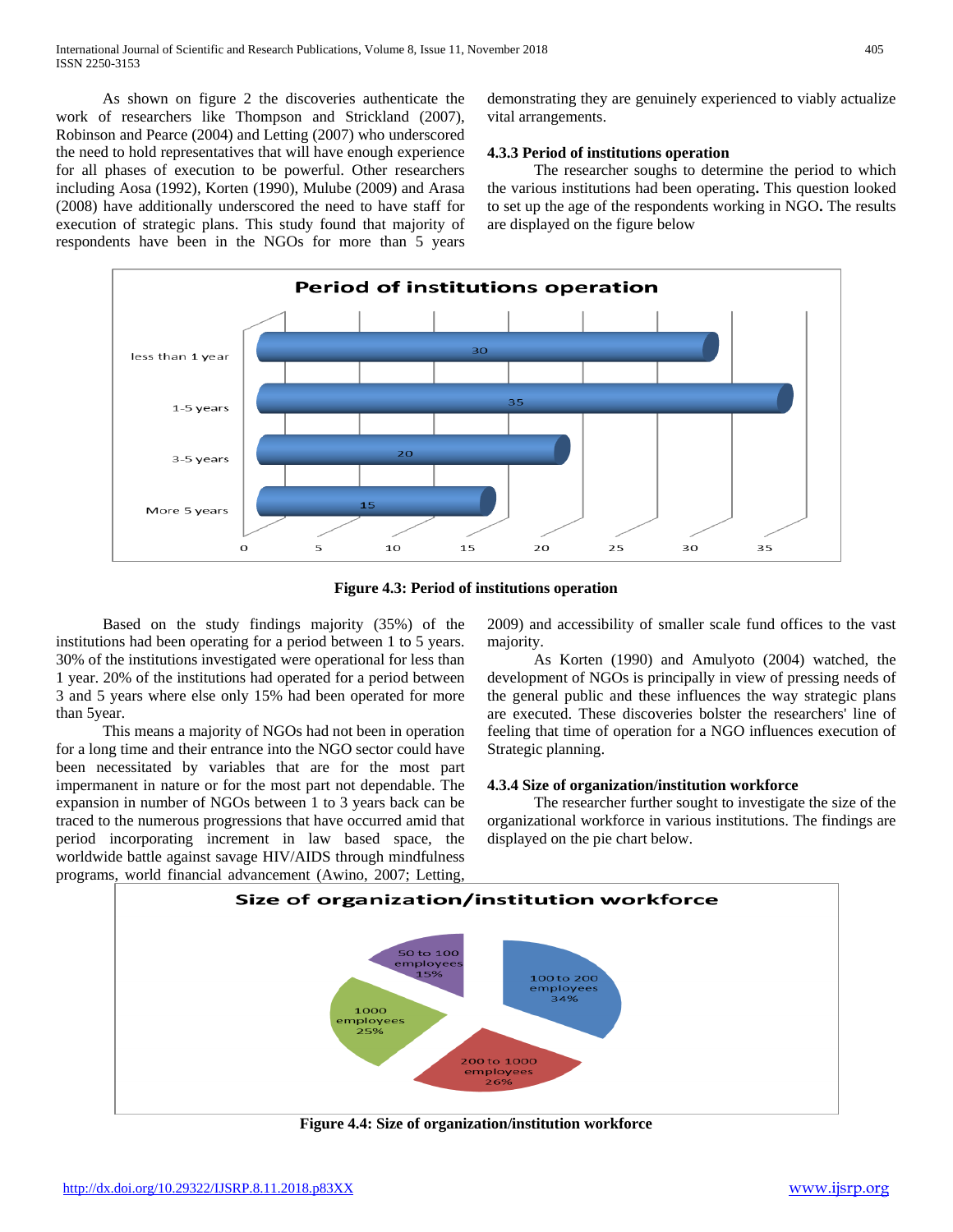As shown on the pie chart above majority of the organizations 34% had 100 to 200 employees where else 26% had over 200 to 1000 employees. 25% of the organizations had over 1000 employees with only 15% having 50 to 100 employees. The discoveries support Korten (1990), Lufthans (1992) and Awino (2007) who explained that a perfect number of employees in an NGO ought to be more than 50 workers. The low numbers in Kenya NGOs could influence execution of strategic plans. Be that as it may, most NGOs as showed in the study were just ready to support under 50 workers. This could be credited to deficient assets, nature of exercises and time of operation and affects execution of key arrangements.

# **4.4 Strategic Planning Practices by NGOs within Governance Sector in Kenya**

 This section covers strategic planning practices by NGOs within governance sector in Kenya which looks at Relevance of strategic planning in Non-Governmental Organizations, Strategic Planning Unit in the Organization, Planning process in the organization, Challenges faced by organizations in implementing its strategic plan, Strategic Planning and Effectiveness of Meeting the Organization's Goals and Objectives and Strategic planning and the future implications of the current decisions

# **4.4.1 Relevance of strategic planning in Non-Governmental Organizations**

 The researcher sought to investigate the view of the respondents on relevance of strategic planning in Non-Governmental Organizations. The results are displayed on the table below

|                | Frequency | percentage          |
|----------------|-----------|---------------------|
| Yes            | 176       | 95%                 |
| N <sub>0</sub> | 10        | 5%                  |
| <b>Total</b>   | 186       | 100<br>$\mathbf{r}$ |

**Table 4.2: Relevance of strategic planning in Non-Governmental Organizations**

 Based on the findings majority 95% of the respondents agreed that strategic planning is relevant in Non-Governmental Organizations whereas 5% of the respondents indicated that strategic planning is not relevant in Non-Governmental Organizations.

# **4.4.2 Strategic Planning Unit in the Organization**

 The respondents were also requested to indicate whether their organizations had strategic planning unit. The results are as shown on the table below.

|                | Frequency | percentage |
|----------------|-----------|------------|
| Yes            | 149       | 80%        |
| N <sub>0</sub> | 37        | 20%        |
|                |           |            |
| <b>Total</b>   | 186       | 100        |

## **Table 4.3: strategic planning unit in the organization**

 Based on the findings majority (80%) of the NGOs in Kenya had strategic planning units with only 20% who had no strategic planning units.

## **4.4.3 Planning process in the organization**

 The study in this section asked the respondents how different strategic planning practices done in various NGOs in Kenya. Strategic planning is the procedure an association experiences to deliberately position itself in its errand surroundings by proactively reacting to the public doors and dangers offered by the assignment environment while taking a long haul viewpoint. The difficulties confronting NGOs in their endeavours to deliberately position themselves in their errand surroundings can be compressed as doing with issues of maintainability, authenticity and pertinence. Key planning along these lines goes for helping the association to react proactively to the difficulties and publishing exhibited by the undertaking environment with the point of guaranteeing hierarchical manageability, authenticity and pertinence.

 Strategy alignment and relevance process involves alignment to the global plans and priorities; national driven engagements through organized inputs by staff, stakeholders and making propositions. With technical support from experts, a review of the strategy for the period ended is undertaken to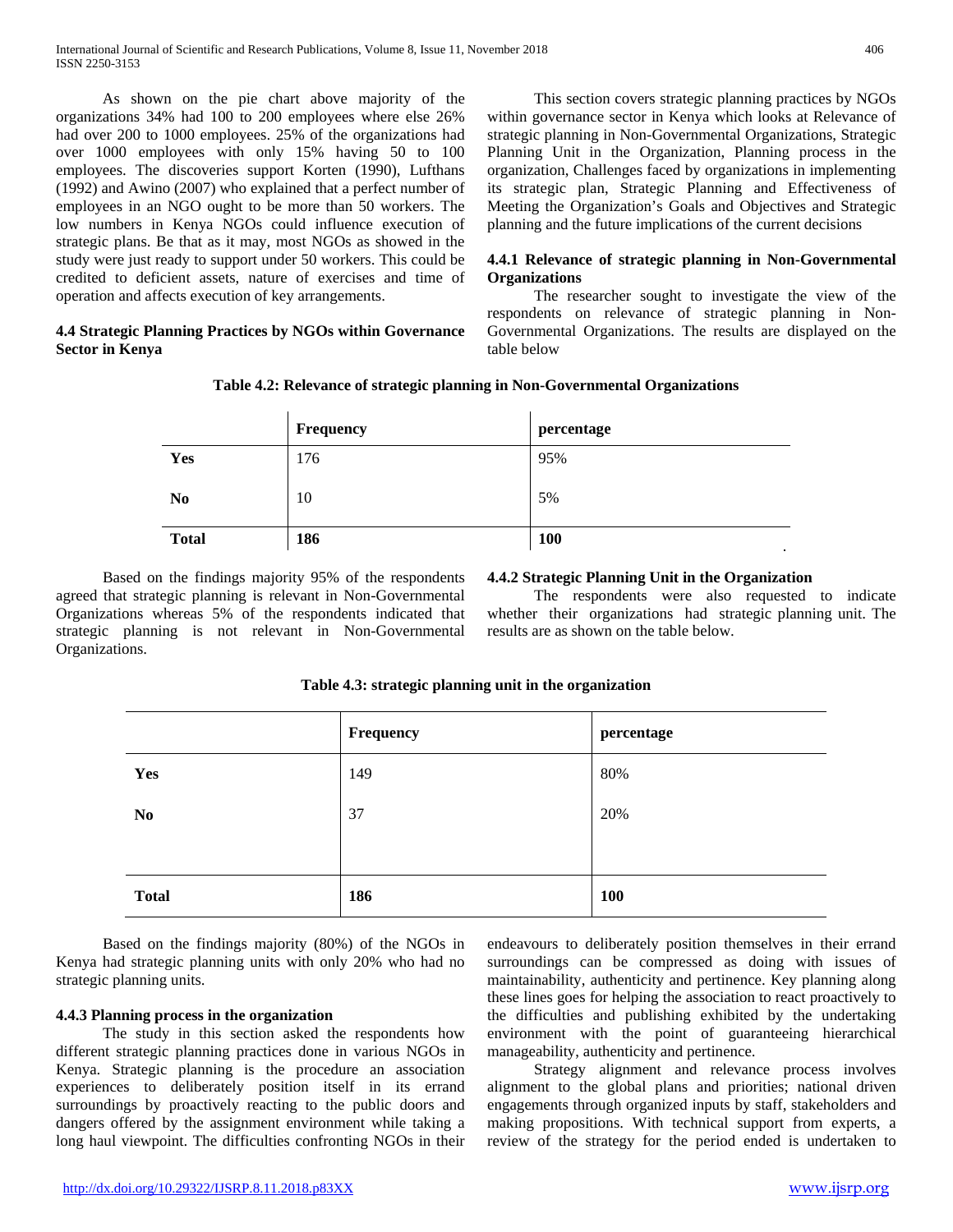assess impact, lessons learned, review of the national context and implications for the various thematic areas.

 In External, Peer Reviewers and Consultants, the study findings specified that majority of the respondents were positive that taking Stock review and external review team composition has diverse expertise. The Team Leader has expertise and experience of international development and programme reviews. Members have expertise and experience in policy and campaigns, social development, working with movements and on issues of women rights, education, HIV/AIDS, Programme, finance, fundraising, communications, organizational and governance. From the study results, majority of the respondents cited that their organizations sees planning as means to support accountability and performance, to contribute to impact at national and global level goals, and most importantly as a fundamental process to realize "fit for purpose.

 These organizations use multiple systems and have adopted a number of strategies to enhance performance. Most of the respondents articulated that programme quality aims to improve approaches and quality of its programme work in order to achieve its mission. Programme quality is ensured through monitoring and evaluation. In addition it was also noted that Logical framework is used to cascade and integrate the strategy. Development of performance plans, contract management, monitoring and evaluation, peer reviews, annual planning, mid strategy reviews, field/ project visits, and impact assessment and shared learning, monitoring and evaluation framework are fundamental strategies used by the organizations to deepen performance.

 Majority of the respondents further cited that monitoring and evaluation track change in given situations, systems and assess project progress and impact. Most NGOs used monitoring and evaluation to identify what is working well or otherwise; as management tool to inform decision-making, re-plan and to demonstrate accountability. Monitoring continuously trails execution against what was arranged by investigating information on the markers built up.

 According to the respondents M&E provides information on whether advance is being made towards accomplishing results (yields, purpose, and objectives) through standard reporting frameworks. It additionally distinguishes achievement territories and crevices. Execution data created from checking upgrades gaining as a matter of fact and enhances basic leadership. Further, the respondents indicated that monitoring and evaluation determined whether the organization was using the methods it planned to use or not and why; the obstacles/gaps in the

implementation of programmes, learning from the achievements, challenges or missed opportunities.

# **4.4.4 Challenges faced by organizations in implementing its strategic plan**

 This question was pursued to establish why implementation time frames were hard to accomplish. Respondents were in this way asked some information about time span of implementing activities, and results demonstrated that larger part (81.7%) of the respondents said exercises were done inside the expected time, while 18.3% said that exercises were not did inside foreseen time allotment as appeared in table 4.9. Correspondingly, respondents had numerous reasons why convenient implementation did not happen in which 32.4% referred to political obstruction. Another 27.5% said work burden combined with poor disposition and irreconcilable situation was an obstruction, 26.1% referred to overlapping plans and tight or incomprehensible courses of events, 9.2% demonstrated resource constraints and 4.9 % showed that deficiency of sufficient funds was a portion of the impediments to opportune usage of key exercises.

 Other major challenges experienced included: poor communication (45%), poor networking (38%), poor governance (44%), and limited capacity (8.9%), poor approach to development (36%) etc. In any case, Aosa (2002), Awino (2007) and Letting (2009) found in the field that most exercises were not completed on time, showing that surely a time span influences implementation of strategic plans in NGOs. These discoveries are in accordance with the studies did by Johnson, Scholes and Whittington (2008) and Kelleher (2007) both who observed that funds and assets assume a major part in the timely implementation of strategic plans. The study discoveries additionally support Aosa (1992) and Mullins (2005) who have called attention to that tight timetables and overlapping plans because of irreconcilable situation can bring about a postponement in the implementation of strategic plans. The discoveries in this way bolster time span as having an impact on usage of vital arrangements.

# **4.4.5 Strategic Planning and Effectiveness of Meeting the Organization's Goals and Objectives**

 The respondents were also requested to indicate whether strategic planning had increased effectiveness of meeting the institutions goals and objectives. The results are as shown on the table below.

| Table 4.4: Strategic planning had increased effectiveness of meeting the organization's goals and objectives |  |  |
|--------------------------------------------------------------------------------------------------------------|--|--|
|                                                                                                              |  |  |

|                | Frequency | percentage |
|----------------|-----------|------------|
| Yes            | 158       | 85%        |
| N <sub>0</sub> | 28        | 15%        |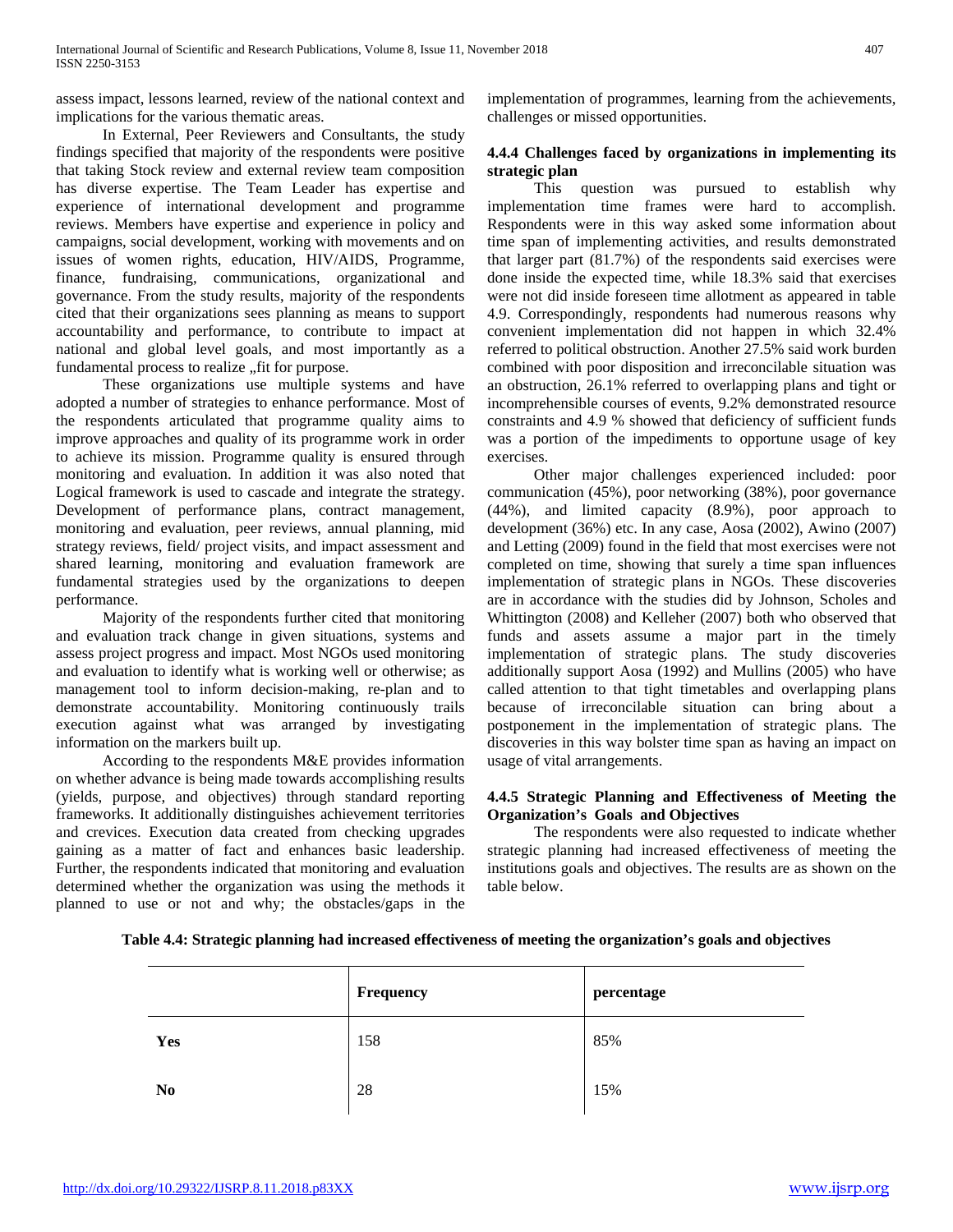| <b>Total</b> | 186 | <b>100</b> |
|--------------|-----|------------|
|--------------|-----|------------|

 Majority (85%) indicated that strategic planning had increased effectiveness of meeting the organizations goals and objectives whereas 15% were of the centrally opinion.

 The respondents were also requested to indicate strategic planning had assisted managers to consider the future implications of the current decisions. The results are as shown on the table below.

# **4.4.6 Strategic planning and the future implications of the current decisions**

**Table 4.5: Strategic Planning Had Assisted Managers to Consider the Future Implications of the Current Decisions**

|                        | Frequency | percentage              |
|------------------------|-----------|-------------------------|
| Yes                    | 176       | 95%                     |
| $\mathbf{N}\mathbf{o}$ | $10\,$    | 5%                      |
| <b>Total</b>           | 186       | $\bullet$<br><b>100</b> |

 Based on the finding 95% agreed that strategic planning had helped supervisors to consider the future ramifications of the present choices. Just 5% differ that Strategic planning had helped supervisors to consider the future ramifications of the present choices in their organization.

 The respondents were requested that show the degree to which they concurred with the following statements in the scale of 1-5 (where  $1 =$  disagree,  $2 =$  indifferent,  $3 =$  Agree to a small extent,  $4=$  Agree to a moderate extent,  $5=$  strongly agree. The results were as shown on table 6

# **4.5 Factors Influencing Strategic Planning Practices within NGOs in Kenya**

| Table 4.6: Factors Influencing Strategic Planning Practices within NGOs in Kenya |  |  |  |  |
|----------------------------------------------------------------------------------|--|--|--|--|
|                                                                                  |  |  |  |  |

|                                         | <b>Factors</b> |                                         |      |          |        |           |                | $\mathbf{2}$   | 3  | $\overline{\mathbf{4}}$ | 5  | <b>Mean</b> | <b>SD</b> |
|-----------------------------------------|----------------|-----------------------------------------|------|----------|--------|-----------|----------------|----------------|----|-------------------------|----|-------------|-----------|
| To                                      | what           | extent                                  | does | rational | forces | influence | 1              | $\overline{2}$ | 6  | 55                      | 36 | 4.22        | 0.14      |
|                                         |                | strategic planning in your organization |      |          |        |           |                |                |    |                         |    |             |           |
| To                                      | what           | extent                                  | does | imposed  | forces | influence | $\overline{4}$ |                | 12 | 61                      | 22 | 4.12        | 0.21      |
| strategic planning in your organization |                |                                         |      |          |        |           |                |                |    |                         |    |             |           |
| To                                      | what           | extent does teleological                |      |          | forces | influence | 3              |                | 12 | 61                      | 23 | 4.09        | 0.29      |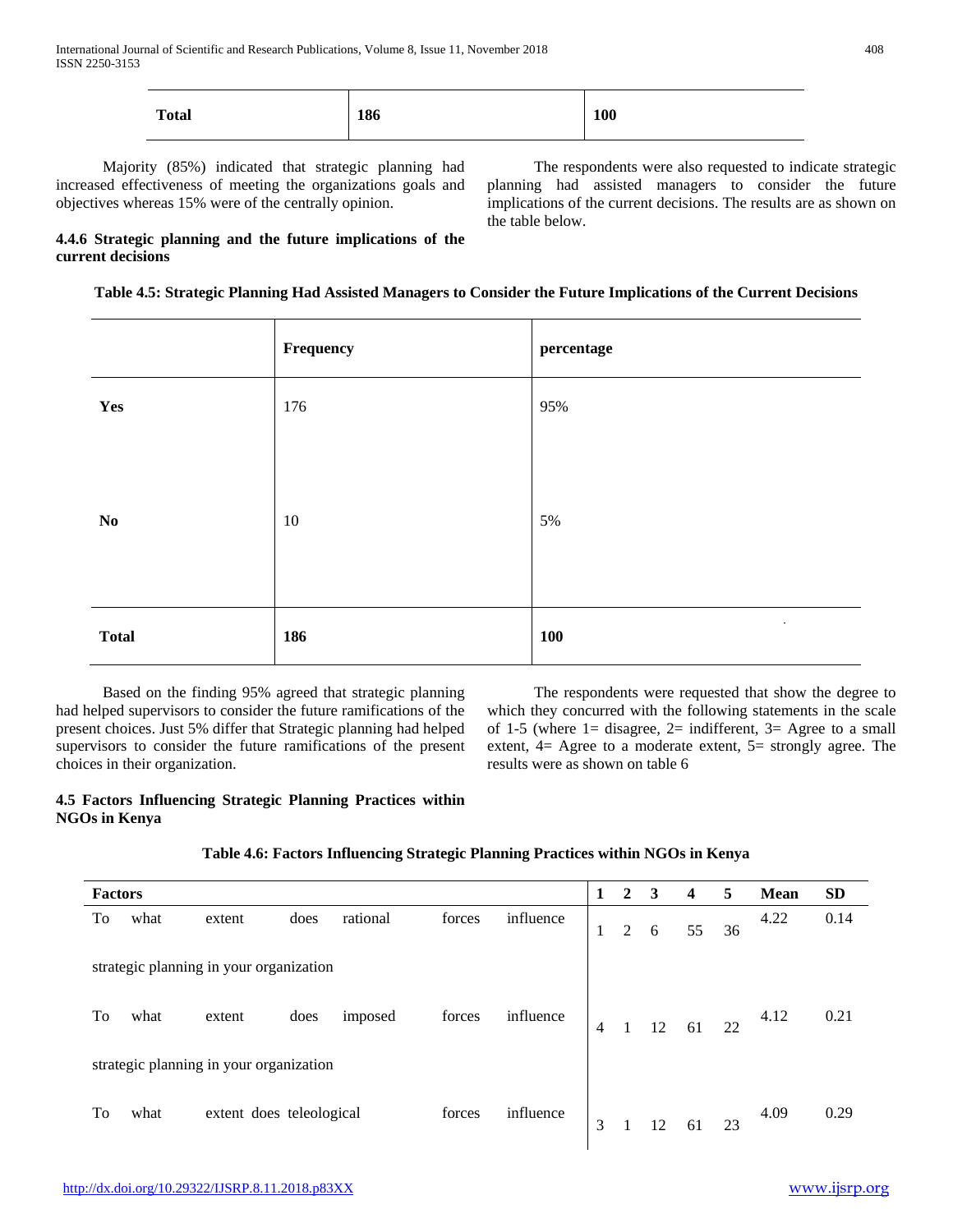|                                                       |      | strategic planning in your organization |      |           |                  |           |                |                    |                   |      |                              |      |
|-------------------------------------------------------|------|-----------------------------------------|------|-----------|------------------|-----------|----------------|--------------------|-------------------|------|------------------------------|------|
| To                                                    | what | extent                                  | does | Learning  | forces           | influence | $\overline{0}$ |                    | $0 \t6 \t69 \t26$ |      | 4.16                         | 0.18 |
|                                                       |      | strategic planning in your organization |      |           |                  |           |                |                    |                   |      |                              |      |
| To                                                    | what | extent                                  | does | political | forces influence |           | $\mathbf{0}$   |                    |                   |      | $1 \t 9 \t 57 \t 33 \t 4.21$ | 0.16 |
|                                                       |      | strategic planning in your organization |      |           |                  |           |                |                    |                   |      |                              |      |
| To what extent does social forces influence strategic |      |                                         |      |           | $\mathbf{1}$     |           |                | $2 \t15 \t61 \t21$ | 4.11              | 0.25 |                              |      |
|                                                       |      | planning in your organization           |      |           |                  |           |                |                    |                   |      |                              |      |

 Based on the findings majority of the respondent agreed to a moderate extent that: rational forces influence strategic planning in your organization as shown by a mean of 4.22, imposed forces influence strategic planning in your organization as shown by a mean of 4.12, teleological forces, influence strategic planning in your organization as shown by a mean of 4.09, Learning forces influence strategic planning in your organization as shown by a mean of 4.16, political forces influence strategic planning in your organization as shown by a mean of 4.21 and social forces influence strategic planning in your organization as shown by a mean of 4.11.

 This results support the findings by Thompson and Strickland (2007). Thompson & Strickland, (2007) state that the practice and concept of implementing strategic plans has been grasped worldwide and crosswise over different sectors in view of its apparent commitment to institutional effectiveness. Today, institutional both public and private have considered seriously the act of actualizing strategic plans to control the performance of those institutions. Thompson and Strickland (2007) also noticed that the structure for detailing and executing methodologies requires a solid spine in the definition procedure. Notwithstanding, they watched that because of the misconception of the components that affected the execution procedure, appropriation of key administration regularly prompted to inadequate usage. Musyimi (2013) listed some of the factors Influencing Strategic Planning Practice including: imposed forces, Learning forces, political forces teleological forces and social forces. Strategic Plans are therefore a means to the end of achievement of organization objectives. Non-implementation therefore renders strategic plans valueless.

# **4.6 Recommendations on the factors influencing strategic planning**

 The respondents gave various recommendations on the factors influencing strategic planning. Some indicated that through the use of a risk management matrix tool a better strategic planning could be achieved. Each strategy has a risk management matrix which projects potential risks and challenges and how to address them. The risk matrix should be reviewed

regularly to ensure challenges are addressed as it rises. The Board of Directors and Management Team should always hire a consultant who should be charged with the responsibility of helping the organization achieve its strategic objectives and steering it forward precisely turning the organization around. Other respondents suggested that effective organization restructuring should be done by declaring some positions redundant and coming up with a lean structure. Some of the positions should also be reclassified from regional to country thus saving the organization money in terms of staff emoluments.

 Further respondents suggested that more volunteers should be hired as cost saving measure as they were cheaper and could help do some of the work under the supervision of experienced staff. NGOs should also embraced the idea of involving key stakeholders and increasing stakeholder consultations at initial stages and during piloting of any new project, sensitizing all staff and stakeholders on the importance and benefits of strategies being implemented, conduct change management training program. It was also suggested that in the extreme cases, the reluctant staff should either be sacked or transferred.

# **4.7 Inferential Analysis**

 This section presents the results of the correlation and regression analysis done in the study to evaluate the nature of the relationship between the dependent and independent variables. Pearson Product Moment Correlation was used. An ANOVA test was also done to establish whether there were indeed significant differences between sample means.

# **4.7.1 Correlation Analysis**

 In this section, the Pearson Correlation analysis was done to examine how the various variables are related and the strength and directions of their relationships. According to Mugenda and Mugenda (2008), correlation technique is used to analyze the degree of relationship between two variables. Variables for further statistical analysis such as regression analysis are selected based on the value of their correlation coefficient. The computation of a correlation coefficient yields a statistic that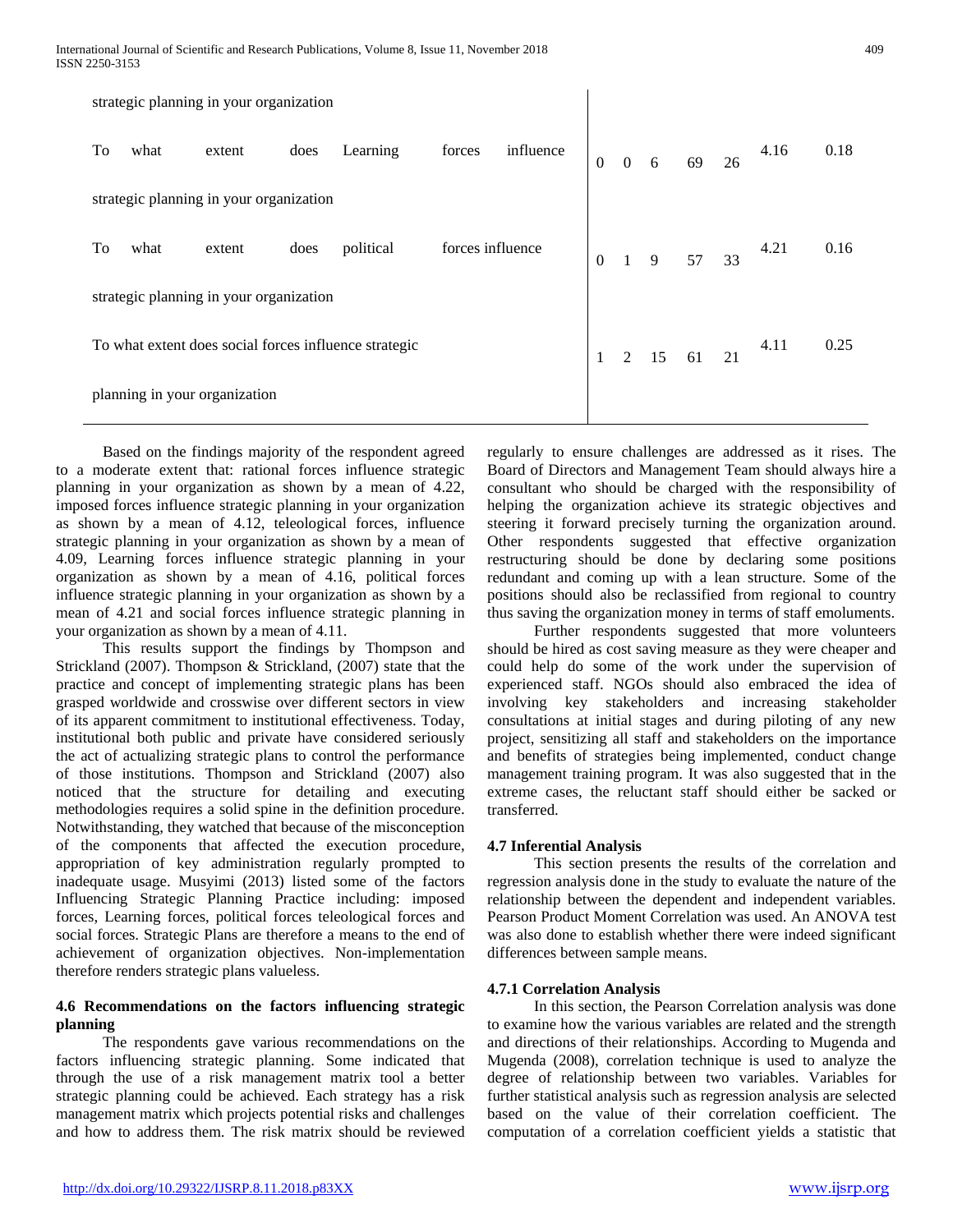ranges from  $-1$  to  $+1$ . This statistic is called a correlation coefficient (r) which indicates the relationship between the two variables and the bigger the correlation the stronger the coefficient between the two variables being compared (Carver *et al.,* 2009).

 In testing statistical significance between variables, the level of significance (α) is often set at 0.05 or 0.01 and the probability (  $p$ - value) should be less than the  $(\alpha)$  value to conclude that a significant relationship exist between the variables (Mugenda, 2011).The direction of the relationship is also important in that if it is positive  $(+)$  it means that there is a positive relationship between the two variables and this means that when one variable increases, the other variable increases or when one variable decreases the other variable also decreases. A negative relationship (-) means that as one variable decreases, the other variable increase and vice versa and hence an inverse relationship. The score 1 indicates perfect correlation, which is found only when a variable is correlated with itself while 0 indicates no correlation at all hence no need for further analysis on such variables with no relationship. The Pearson's correlation coefficient(r) can vary from  $-1$  to  $+1$ . The larger the value, the stronger the relationship. A coefficient of +1 indicates a perfect positive relationship and a coefficient of -1 indicates a perfect negative relationship. 0 indicates that there is no linear relationship between the variables (Field, 2009).

 The values for interpretation according to statistics are as follows (Pallant, 2007):, Rho =  $.10$  to  $.29$  or  $-.10$  to  $-.29$  (small effect), Rho =  $.30$  to  $.49$  or  $-.30$  to  $-.49$  (medium effect), Rho =  $.50$ to 1.0 or -.50 to -1.0 (large effect) To test the hypotheses the pvalue was computed .The p-value measures the support (or lack thereof) given by the sample for the null hypothesis. Accepting or rejecting the null hypothesis is relies on the p-value, whether it is smaller than or equal to the significance level. In this case the level of significance is.05.Inthefollowingtable the correlation values are presented. The researcher carried out correlation analysis between the variables of the study using Pearson correlation coefficient to test whether there existed interdependency between the independent variables and also whether the independent variables were related to the dependent variable (influence of strategic planning on performance**)** and the correlation results presented in Table 4.7

|                |                                                         | $\mathbf{1}$ | 2            | $\mathfrak{Z}$ | $\overline{4}$ |
|----------------|---------------------------------------------------------|--------------|--------------|----------------|----------------|
| 1              | Influence of Strategic<br>Planning<br>On<br>Performance | $\mathbf{1}$ |              |                |                |
| $\overline{2}$ | Direction                                               | $0.383**$    | $\mathbf{1}$ |                |                |
| $\mathfrak{Z}$ | <b>Setting Objective</b>                                | $0.247**$    | $0.324**$    | $\mathbf{1}$   |                |
| 4              | Decisions                                               | $0.294**$    | $0.408**$    | $0.516**$      | $\mathbf{1}$   |

 The correlation coefficient results in Table 4.7 above indicate that according to the study, there was a highly significant linear correlation between the independent variables and the dependent variable.

#### **4.8 Regression Analysis**

 Most commonly, regression analysis estimates the [conditional expectation](https://en.wikipedia.org/wiki/Conditional_expectation) of the dependent variable given the independent variables – that is, the <u>[average value](https://en.wikipedia.org/wiki/Average_value)</u> of the dependent variable when the independent variables are fixed. Less commonly, the focus is on a [quantile,](https://en.wikipedia.org/wiki/Quantile) or other location [parameter](https://en.wikipedia.org/wiki/Location_parameter) of the conditional distribution of the dependent variable given the independent variables. In all cases, a [function](https://en.wikipedia.org/wiki/Function_(mathematics)) of the independent variables called the regression function is to be estimated. In regression analysis, it is also of interest to characterize the variation of the dependent variable around the prediction of the regression function using a [probability distribution.](https://en.wikipedia.org/wiki/Probability_distribution) A related but distinct approach is Necessary Condition Analysis (NCA), which estimates the maximum (rather than average) value of the dependent variable for a given value of the independent variable (ceiling line rather than central line) in order to identify what value of the independent variable is **necessary** but not sufficient for a given value of the dependent variable.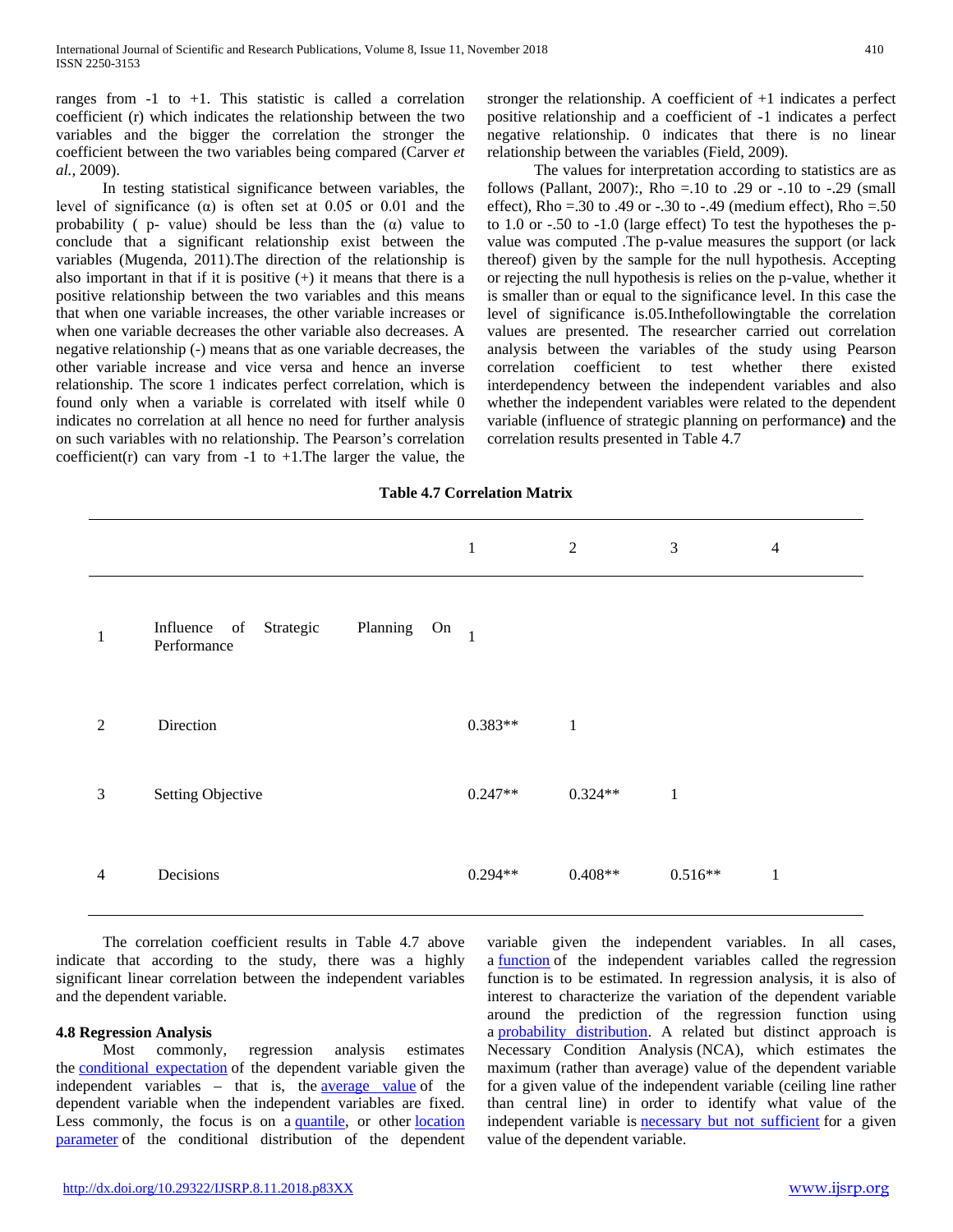Regression analysis is widely used for [prediction](https://en.wikipedia.org/wiki/Prediction) and [forecasting,](https://en.wikipedia.org/wiki/Forecasting) where its use has substantial overlap with the field of [machine learning.](https://en.wikipedia.org/wiki/Machine_learning) Regression analysis is also used to understand which among the independent variables are related to the dependent variable, and to explore the forms of these relationships. In restricted circumstances, regression analysis can be used to infer [causal relationships](https://en.wikipedia.org/wiki/Causality) between the independent and dependent variables. However this can lead to illusions or false relationships, so caution is advisable

## **4.8.1 Summary of the Regression Coefficients**

 The study sought to determine whether there existed a significant variation between the influences of strategic planning on performance of nongovernmental organizations in Kenya: a case of one-acre fund agriculture project in Bungoma County, Kenya and decisions, direction and setting of objectives at One Acre Fund

#### **Table 4. 8: Model Summary**

| Model |                |          |            |                   |      |
|-------|----------------|----------|------------|-------------------|------|
|       | R              | R Square | Adjusted R | Std. Error of the | Sig. |
|       |                |          | Square     | Estimate          |      |
|       | $.854^{\circ}$ | .825     | .815       | . 564             | .001 |

Result in Table 4.8 indicated that a variation of  $R^2 = 0.825$ dependent variable can be attributed to changes in independent variable as a 82.5% change in the decisions, direction and setting of objectives at One Acre Fund.

 Result in Table 4.9 indicated that the Total variance (80.224) was the difference into the variance which can be explained by the independent variables (Model) and the variance, which was not explained by the independent variables (Error).

# **4.8.2 ANOVA**

| Model |            | Sum of<br>Squares | Df  | Mean<br>Square | F      | Sig.              |  |
|-------|------------|-------------------|-----|----------------|--------|-------------------|--|
|       | Regression | 18.826            | 4   | 4.707          | 12.675 | .000 <sup>a</sup> |  |
|       | Residual   | 62.112            | 96  | 0.647          |        |                   |  |
|       | Total      | 80.224            | 100 |                |        |                   |  |
|       |            |                   |     |                |        |                   |  |

**Table 4. 9: ANOVA**

a. Predictors: (Constant), decisions, direction and setting of objectives at One Acre Fund

b. influences of strategic planning on performance of nongovernmental organizations

 The study established that there existed a significant goodness of fit of the model Y =  $\beta$ 0+ $\beta$ 1X1 +  $\beta$ 2X2 +  $\beta$ 3X3 + ε. Based on the findings, in Table 4.10 the results indicate the F Cal  $=12.675>$  F Cri = 3.444 at confidence level 95 % and sig is 0.000<0.05. This implies that there was a goodness of fit of the model fitted for this study.

 From regression results in Table 4.10, the 3.002 represented the constant, which predicted value of influences of strategic planning on performance of nongovernmental organizations when all Decision variables were constant at zero (0). This implied that influences of strategic planning on performance of nongovernmental organizations would be at 3.002 holding Decision levels variables at zero (0).

#### **4.8.3 Coefficient Analysis**

| Table 4. 10: Coefficient Analysis |  |  |
|-----------------------------------|--|--|
|-----------------------------------|--|--|

| Coefficients |                                |       |              |       |       |  |
|--------------|--------------------------------|-------|--------------|-------|-------|--|
| Model        | Unstandardized<br>Coefficients |       | Standardized |       |       |  |
|              |                                |       | Coefficients |       |       |  |
|              | B                              | Std.  | <b>B</b> eta |       | Sig.  |  |
|              |                                | Error |              |       |       |  |
| 1 (Constant) | 3.002                          | 0.972 | 0.572        | 8.509 | 0.001 |  |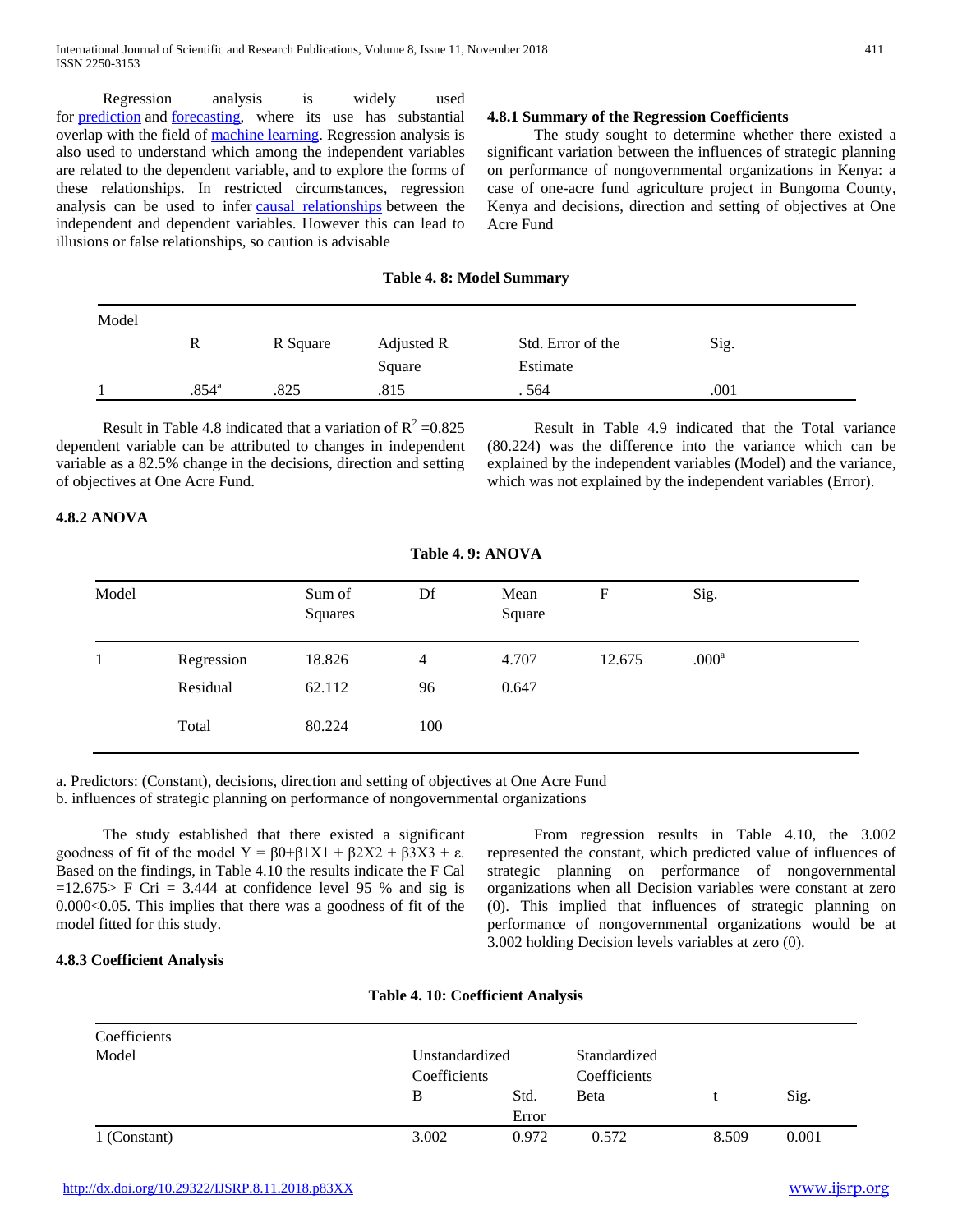| Decisions,            | 0.279 | 0.205 | 0.112 | 3.304 | 0.000 |
|-----------------------|-------|-------|-------|-------|-------|
| Direction             | 0.393 | 0.111 | 0.264 | 7.882 | 0.002 |
| Setting of objectives | 0.465 | 0.136 | 0.365 | 5.117 | 0.001 |

 Regression results revealed that hierarchical levels has significance influences of strategic planning on performance of non-governmental organizations as indicated by β1= 0.279,  $p=0.002<0.05$ , t= 3.304. The implication is that an increase in decision levels would lead to an increase in influences of strategic planning on performance of nongovernmental organizations by  $\beta$ 1= 0.279. Regression results revealed that direction involvement in influences of strategic planning on performance of nongovernmental organizations has a positive and significance influence in strategic planning on performance of nongovernmental organizations as indicated by  $\beta$ 2= 0.393,  $p=0.002<0.05$ ,  $t= 7.882$ . The implication is that an increase in direction in NGOs would lead to an increase in influences of strategic planning on performance of nongovernmental organizations by β1= 0.279.Regression results revealed setting objectives has a positive and significance influence in strategic planning on performance of nongovernmental organizations as indicated by  $β3 = 0$ . 465,  $p=0.001 < 0.05$ ,  $t = 5.117$ . The implication is that an increase in setting objectives would lead to an increase in strategic planning on performance of nongovernmental organizations by  $β3=0$ . 465.

# V. SUMMARY OF FINDINGS, CONCLUSION AND RECOMMENDATIONS

# **5.1 Introduction**

 This part gives the synopsis of the discoveries from section four, furthermore gives the conclusions and suggestions of the study in light of the objectives of the study. The target of this study was to decide the strategic planning practices by NGOs within the governance sector in Kenya. This study was led by the subsequent specific research objectives: To examine the existence of strategic plans and how they influence the performance of Non-Governmental Organizations ,to establish the influence of setting objectives on organization growth and to assess the influence of budgetary allocations on organization growth.

## **5.2 Summary of the Major Findings**

 From the findings, respondents agreed that strategic planning is relevant in Non-Governmental Organizations and had strategic planning units. In addition, it was noted that different practices were applies in planning and had positive effects on the performance of various NGOs in Kenya. Different challenges faced by organizations in implementing its strategic plan were also noted including: work burden coupled with poor approach and conflict of interests, lack of funds, poor communication, poor networking, poor governance, limited capacity, poor approach to development among others. In this, respondents explained that NGOs are communicating trouble in finding adequate, proper and consistent funding for their work. They find accessing donors as challenging as managing their financing conditions. They see there to be certain cartels of people and NGOs that control access to donor funds. They have constrained resource mobilization aptitudes and are frequently not searching for resources that are accessible locally, wanting to sit tight for universal donors to approach them. There is a high reliance of donors and inclination to move intercessions to match contributor needs. There is an absence of money related, extend and authoritative supportability.

 Poor Governance was perceived within the sector as a whole, inside the NGO Council and inside individual NGOs. Other participants clarified that it is hard to accomplish great governance with organizers who wished to claim their NGOs for their own particular purposes. Members with better comprehension of good administration valued this is central to NGO responsibility and straightforwardness. Numerous NGOs fumble their assets, regularly with the association and support of their Boards that eat their NGOs assets.

 Respondents additionally demonstrated that There absence of comprehension of the distinction between the Board and Council is only one case of the information crevices that exist. Frail limit was distinguished in raising support, administration, specialized regions of advancement, and authority and administration. The study noted that various factors influenced strategic planning within NGOs in Kenya. Based on the findings majority of the respondent agreed to a moderate extent that: imposed forces, political forces, teleological forces , rational forces, Learning forces and social forces influence strategic planning.

 The respondents gave various recommendations on the factors influencing strategic planning. Some indicated that through the use of a risk management matrix tool a better strategic planning could be achieved. Further respondents suggested that more volunteers should be hired as cost saving measure as they were cheaper and could help do some of the work under the supervision of experienced staff. NGOs should also embraced the idea of involving key stakeholders and increasing stakeholder consultations at initial stages and during piloting of any new project, sensitizing all staff and stakeholders on the importance and benefits of strategies being implemented, conduct change management training program. It was also suggested that in the extreme cases, the reluctant staff should either be sacked or transferred.

# **5.3 Conclusions**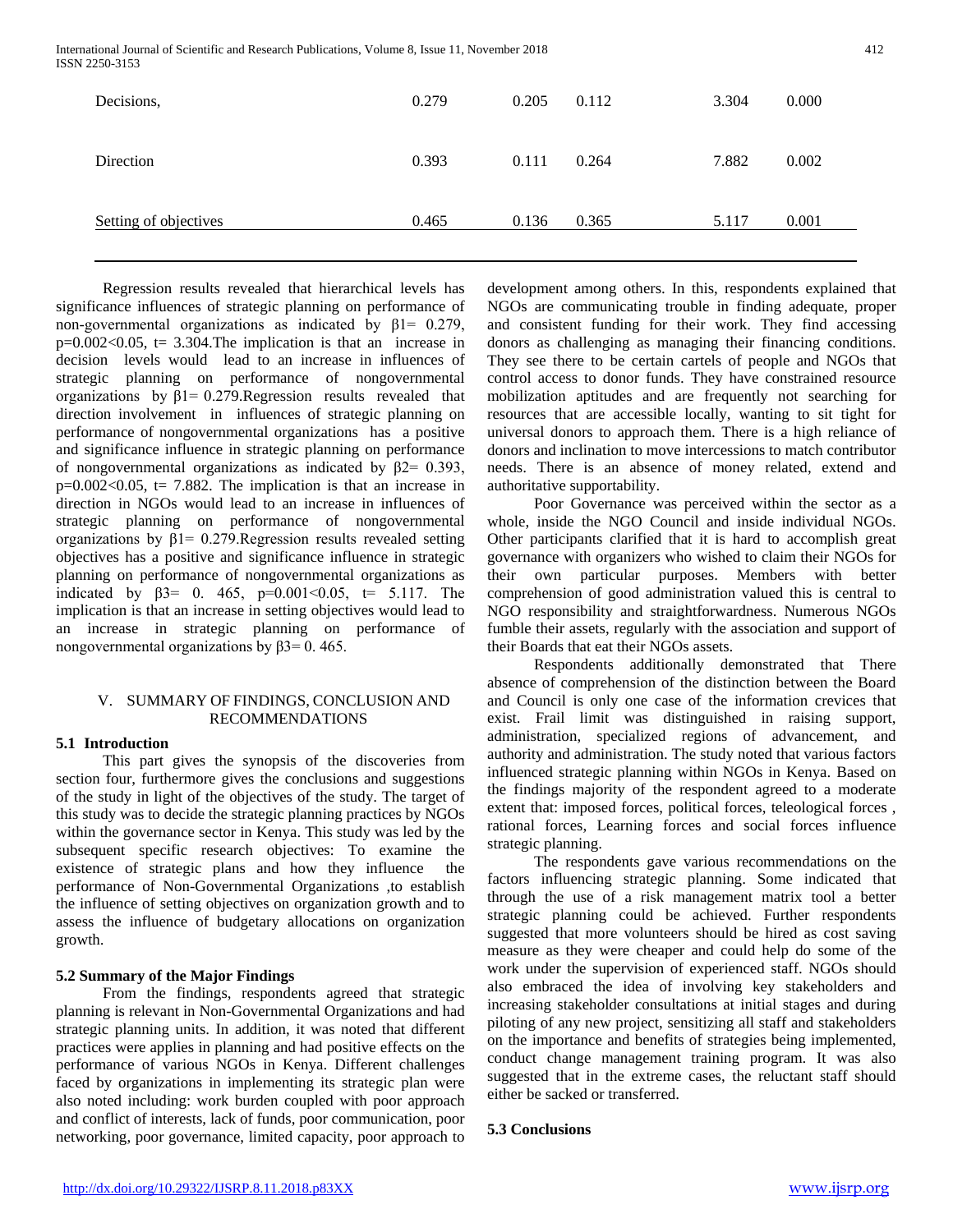The study concludes that actions need to be taken to overcome the many challenges facing NGOs in Kenya. For example the organizing gives chances to shared learning, distinguishing proper advancement activities, creating learning assets, enhancing coordination and participation with neighbourhood government, blending ways to deal with improvement, and seeking after powerful nearby promotion. Kenya has a tremendous supply of optimistic, youthful, vigorous and knowledgeable graduates who are unemployed or underemployed. A considerable lot of them are looking for chances to serve their nation and get work encounter. There are additionally numerous more established experienced experts willing to give their opportunity to NGOs. Numerous organizations will advance experienced faculty to NGOs. At last, there are chances to designate worldwide volunteers to fill publishing that would some way or another require inaccessible assets to fill. Understudy trade programs additionally offer NGOs minimal effort HR that can bolster research, documentation and staff limit building activities. All these opportunities if well utilized could help improve strategic planning in Kenyan NGOs.

#### **5.4 Recommendations**

 The study recommends that excellent recruitment, staff training and continuous motivation is essential strategy to ensure that organizational skills and competencies are ensured. Community involvement ensures the buy in of the stakeholders since most of the NGOs have the community as their major beneficiary. Budgeting, planning and resource mobilization prevents pitfalls in operation. Continuous M&E ensures activities are done as per that the plan and the results are desirable. Engaging employees in decision making increases their responsibility since they develop ownership of the organizations decisions thus perform without close supervision.

 This study recommends that Lessons learnt from the previous strategic plan should be analysed and guides the process of the next plan. Mid-term reviews should be set up so that adjustments can be made where necessary and progress of the plan communicated. Communication channels should be improved; there should be better coordination of activities between all departments in the organizations. A staff retreat should be held to engage members in critical thinking which should result in good decisions being made.

 In addition all Kenyan NGOs should have a resource mobilization strategy to implement the strategic plan. Once the strategy has been agreed upon, the organization needs to change the structure so as to support the strategy implementation process. To avoid these problems from reoccurring again in future, NGOs needs to ensure that the strategy formulation should be made participatory by involving all staff as well other stakeholders. This will enrich ownership of the final strategy as well as facilitate smooth successful implementation. Strategy is clear and concise and therefore employees can read and understand what is expected of them and work towards achieving the organizational objectives. Although not all employees are involved in strategy planning in the organization they are part and parcel of it and therefore they would all want to see that the strategy is successful.

#### **REFERENCES**

- [1] Ansoff, H. I. (1991). Critique of Henry Mintzberg"s the design school: reconsidering the basic premises of strategic management: *strategic Management Journal* (12(6), i449-461. Barney J. B. &Ouchi, W. G. (1986). Organizational economics, San Francisco: Jossey-Bass. Bresser C. and Bishop G. (2003). Strategic Responses to Market Changes. *International Journal* of Medical Marketing 3(1): 80-85.
- [2] Bryson J. M. (1995). A strategic planning process for public and non-profit organizations. *Long Range Planning*, New York.
- [3] Bryson J. M. (2003). Strategic planning for public and nonprofit organizations: a guide to strengthening and sustaining organizational achievement (3rd ed.). San Francisco: Jossey-Bass.
- [4] Bryson, J. (2005). The Future of Strategic Planning for Public Purposes in Strategic Planning:Threats and Opportunities. Chicago: Planners Press.
- [5] David F. (2007) Strategic Management: Concepts and Cases, 11th Ed., Englewoodand Control.Boston: McGraw and Hill.
- [6] Donaldson, T. & Preston, L.E. (1995): The Stakeholder Theory of the Corporation: Concepts, Evidence, and Implications" *Academy of Management Review*, Vol.20, No.1, 65- 91. Forest Conservation in Thailand. World Development. 30(9): 1591 – 1605.
- [7] Franklin P. W. (2011). Relationship between Strategic Planning and Nonprofit Organizational Performance. *Ph.D. dissertation, Capella University, United States. ProQuest Dissertations and Theses*: (Publication No.3440040).
- [8] Freedman, M. (1984). The genius is in the implementation. *Journal of business strategy*, 24, 26-31.
- [9] Freeman, R. (2006). Managing For Stakeholders: Essential Readings in Ethical Leadership and Management. Amherst NY: Prometheus Books.
- [10] Grant, R. M. (2003). Strategic planning in a turbulent environment: evidence from the oil majors. Strategic Management Journal, 24(5), 491- 517.
- [11] Hansen, R. (2007). Citizenship and immigration in Post-War Britain: the institutional origins of a multicultural nation. Oxford: Oxford University Press.
- [12] Herman, R. D.,& David O. R. (1999). "Theses on Nonprofit Organizational Effectiveness", Nonprofit and Voluntary Sector Quarterly, Vol. 28, No. 2: 107- 126
- [13] Hofer, C. W., & Schendel, D. (1978). Strategy formulation: analytical concepts. St. Paul, MN: West Publishing Company.
- [14] Johnson G. & Scholes, K. (2002), Exploring corporate strategy, 6th Edition: Prentice hall, New Delhi
- [15] Johnson, C. (2002). In the Eyes of the State: Negotiating a "Rights Based Approach" to Johnson, G. Scholes, K.,&Whittington, R. (2008). Exploring corporate strategy: text and cases.London: Pearson Education.
- [16] Johson, G., & Scholes, K. (2004). Exploring corporate strategy: text and cases. 6th ed. Harlow: Pearson Education Limited.
- [17] Mintzberg, H. (1994) "The Fall and Rise of Strategic Planning". Harvard Business Review, pp107 – 14 Mugenda, O. M., &Mugenda, A.G (2003). Research methods, Nairobi: Nairobi Press.
- [18] Nasongo, P. (2007). Strategic planning and implementation of public involvement in environmental decision. *Environmental Law Research Centre Working*. Nairobi.
- [19] Ong"ayo, E. (2012). Employee perception of the influence of strategic planning on organization performance at the ministry of Foreign affairs, Kenya. *Unpublished MBA thesis*. Nairobi: university of Nairobi.
- [20] Pearce J.A. & Robinson R.B. (2008) Strategic management, Strategy formulation Pearson Prentice Hall: New Jersey
- [21] Pearce, J. A., & Robinson, R. B. (2008). The impact of formalized strategic. *American Journal of Small Business,* 10(4), 7-16.
- [22] Pearce, J., & Robinson, R. 2003. Strategic Management: Formulation, Implementation
- [23] Porter, M.E. (2004). Competitive Advantage Creating and Sustaining Superior Performance, the Free Press, New York, NY.
- [24] Shirley M. (1982). Empirical Effects of Performance Contracts: Evidence from China, *Journal of Law, Economics and Organization*, 17(2), 32-39.
- [25] Smillie, I,.& Hailey. J. 2001. Managing for Change: Leadership, Strategy and Management in Asian NGOs. London: Earthscan.
- [26] Steiner, G. A. (1979). Strategic planning. New York: Free Press.